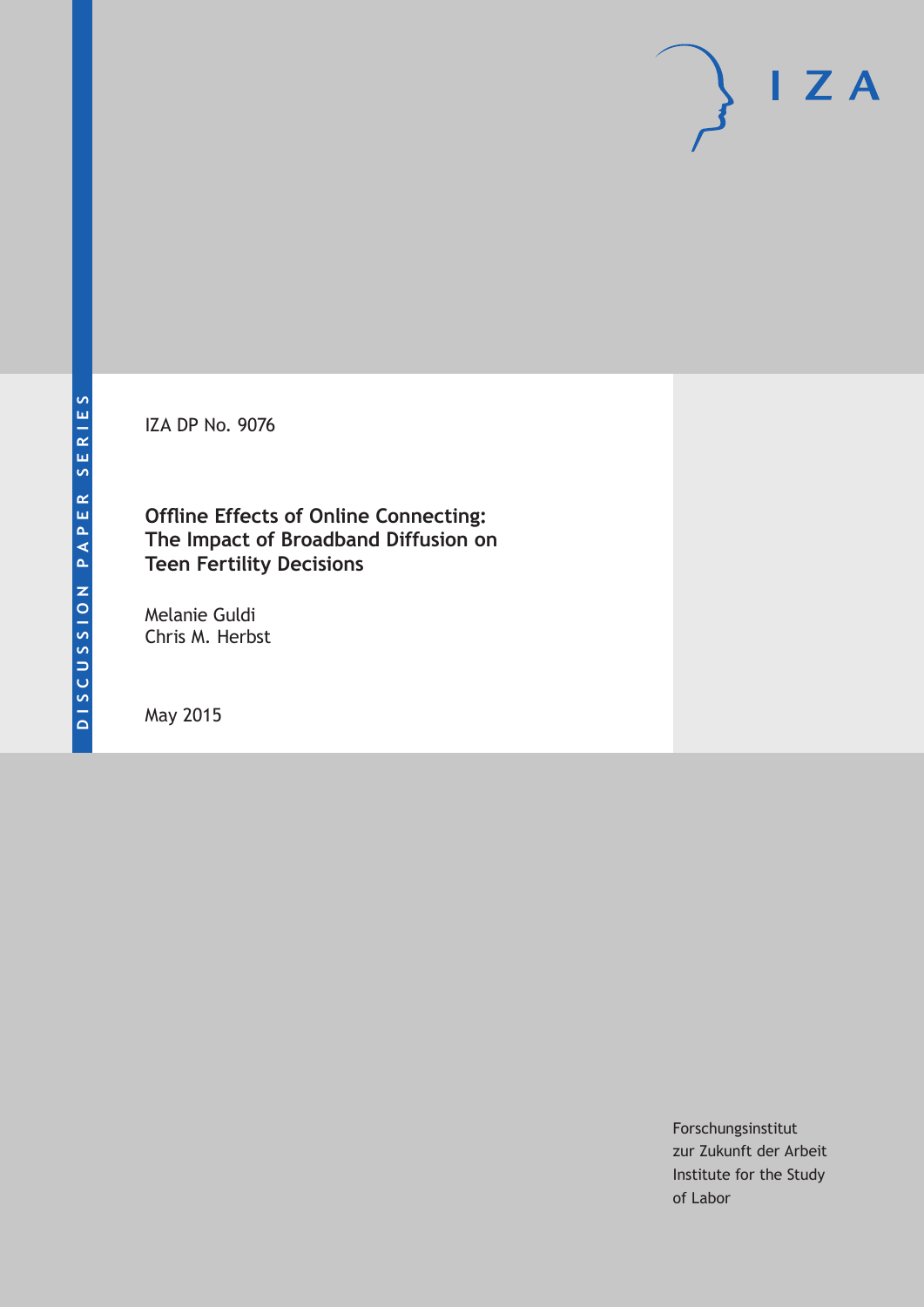# **Offline Effects of Online Connecting: The Impact of Broadband Diffusion on Teen Fertility Decisions**

### **Melanie Guldi**

*University of Central Florida*

## **Chris M. Herbst**

*Arizona State University and IZA*

## Discussion Paper No. 9076 May 2015

IZA

P.O. Box 7240 53072 Bonn Germany

Phone: +49-228-3894-0 Fax: +49-228-3894-180 E-mail: iza@iza.org

Any opinions expressed here are those of the author(s) and not those of IZA. Research published in this series may include views on policy, but the institute itself takes no institutional policy positions. The IZA research network is committed to the IZA Guiding Principles of Research Integrity.

The Institute for the Study of Labor (IZA) in Bonn is a local and virtual international research center and a place of communication between science, politics and business. IZA is an independent nonprofit organization supported by Deutsche Post Foundation. The center is associated with the University of Bonn and offers a stimulating research environment through its international network, workshops and conferences, data service, project support, research visits and doctoral program. IZA engages in (i) original and internationally competitive research in all fields of labor economics, (ii) development of policy concepts, and (iii) dissemination of research results and concepts to the interested public.

IZA Discussion Papers often represent preliminary work and are circulated to encourage discussion. Citation of such a paper should account for its provisional character. A revised version may be available directly from the author.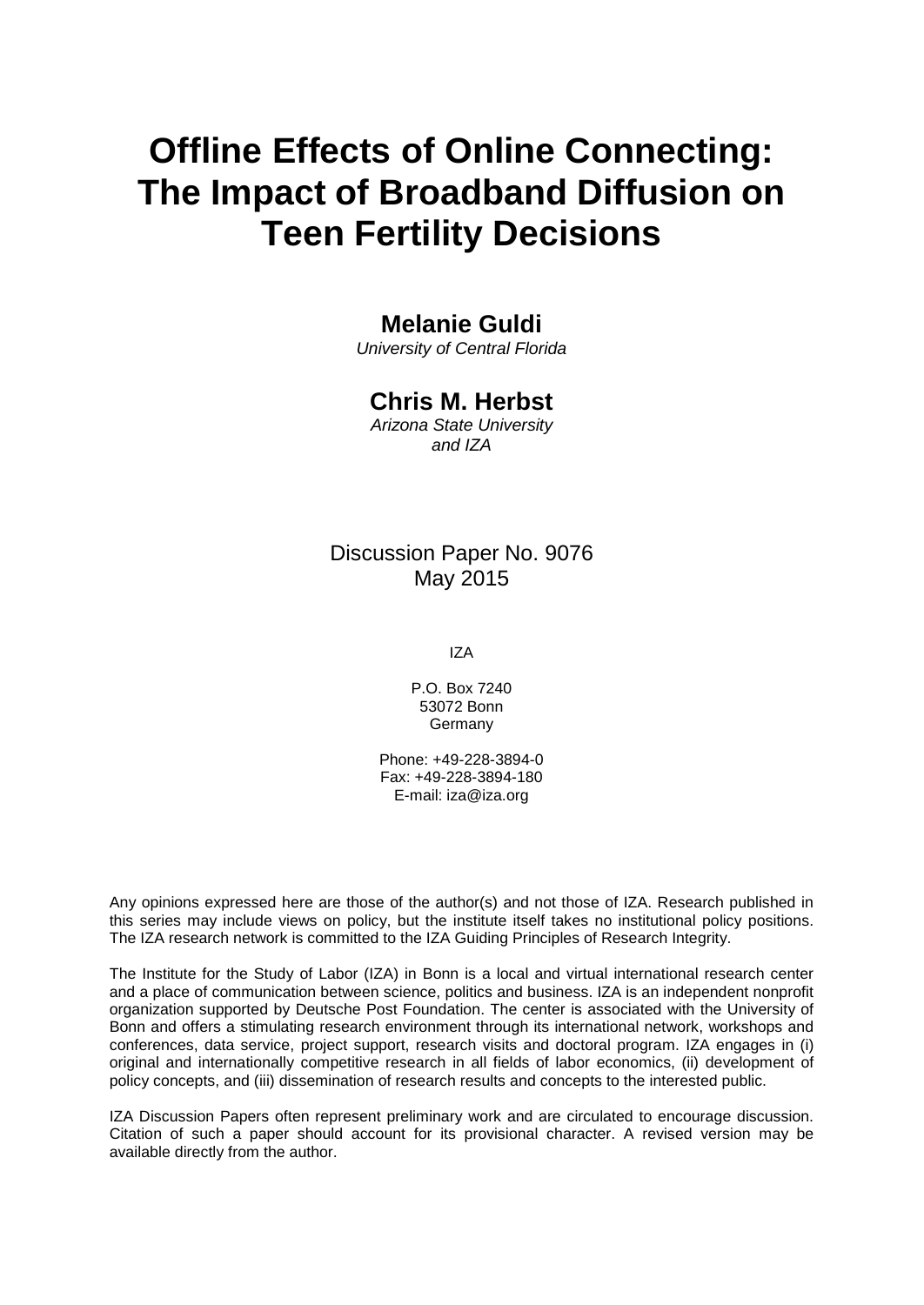IZA Discussion Paper No. 9076 May 2015

# **ABSTRACT**

# **Offline Effects of Online Connecting: The Impact of Broadband Diffusion on Teen Fertility Decisions**

Broadband (high-speed) internet access expanded rapidly from 1999 to 2007. This expansion is associated with higher economic growth and labor market activity. In this paper, we examine whether the rollout also affected the social connections teens make. Specifically, we look at the relationship between increased broadband access and teen fertility. We hypothesize that increasing access to high-speed internet can influence fertility decisions by changing the size of the market as well as increasing the information available to participants in the market. We seek to understand both the overall effect of broadband internet on teen fertility as well as the mechanisms underlying this effect. Our results suggest that increased broadband access explains at least thirteen percent of the decline in the teen birth rate between 1999 and 2007. Although we focus on social markets, this work contributes more broadly to an understanding of how new technology interacts with existing markets.

JEL Classification: J13, J18

Keywords: fertility, birth rates, broadband, new media

Corresponding author:

Chris M. Herbst School of Public Affairs Arizona State University 411 N. Central Ave., Suite 420 Phoenix, AZ 85004-0687 USA E-mail: [chris.herbst@asu.edu](mailto:chris.herbst@asu.edu)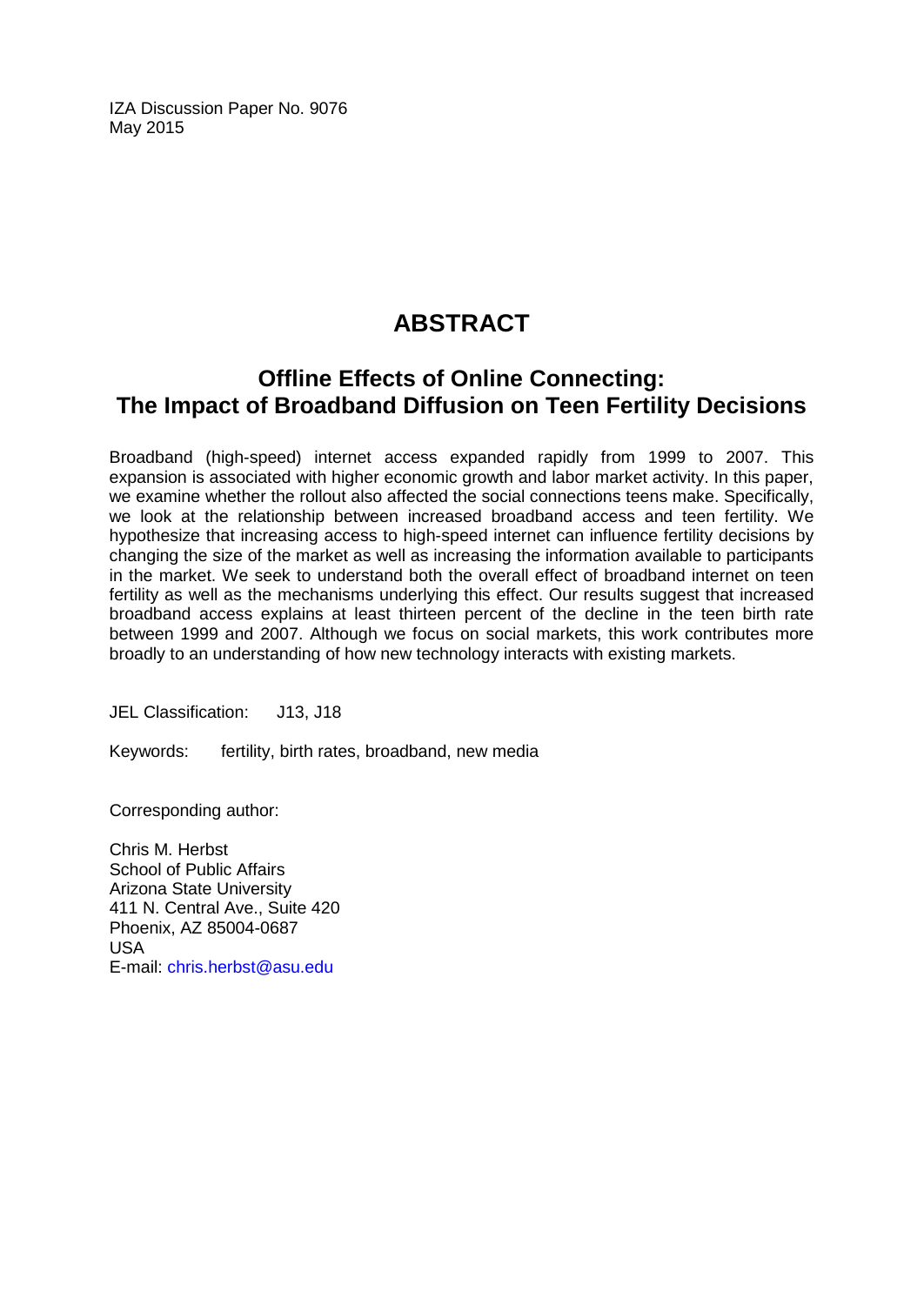#### **I. Introduction**

In 2010, the U.S. teen birth rate was 34.3 births per 1,000 women ages 15 to 19, 44 percent lower than its recent peak in 1991 and 64 percent lower than the historic high recorded in 1957. This reduction is showing no signs of slowing down: since 2007, the teen birth rate has fallen by nearly one-fifth. In response, policymakers and scholars are now devoting significant attention to understand why these dramatic changes have occurred. Researchers have explored the role of technology (contraception), legal access (laws regulating minor access to abortion or contraception), and the tax and transfer system (cash assistance and Medicaid) as possible explanations for the observed decline in teen fertility. A recent paper by Kearney and Levine (2012) tests a number of these factors and finds that, taken together, they account for only a small fraction of the reduction in teen birth rates between 1991 and 2008. Indeed, the authors conclude that "no policy or other environmental factor can be pinpointed as contributing substantially to the decline" (p. 28).This suggests that *the* principal cause (or causes) of the recent decline have not been identified by these first-order economic and policy explanations.

As a result, scholars have started pursuing alternative explanations. For example, two recent working papers examine the role of media exposure via-a-vis MTV's popular show *16 and Pregnant* in accounting for the decline in teen fertility (Kearney & Levine, 2014; Tredeaux, 2014). Although these papers utilize somewhat different research designs, both conclude that the program, which first aired in June 2009, produced sizable declines in teen ferility. For example, estimates from Kearney and Levine (2014) imply that the introduction of *16 and Pregnant* along with its companion programs (*Teen Mom* and *Teen Mom 2*) explain approximately one-third of the decline in teen births by the end of 2010.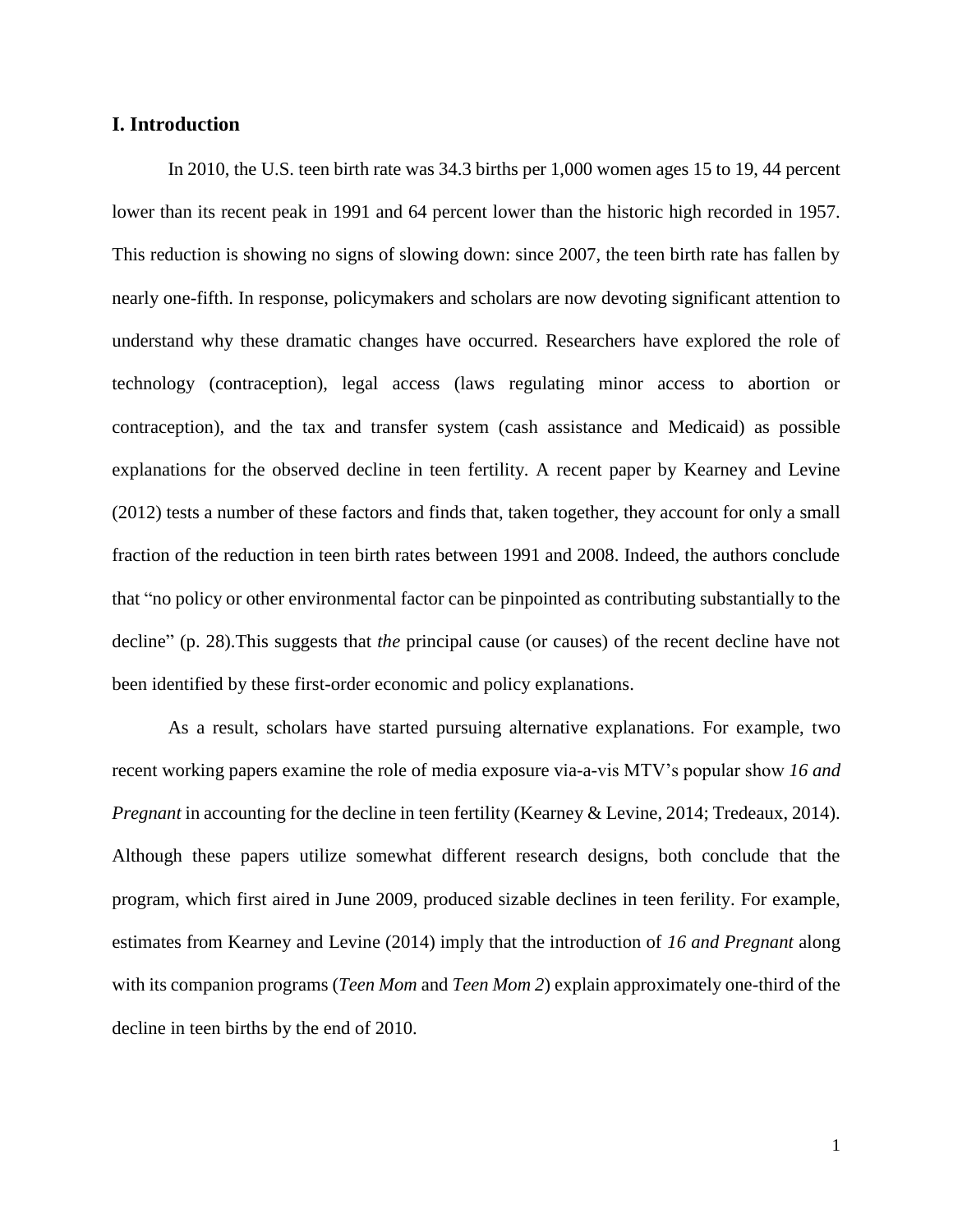In this paper, we examine a related though distinct explanation for the drop in teen births: the rapid diffusion of broadband internet providers. Currently, 98 percent of U.S. households reside in areas with broadband internet access, and 70 percent of households have such a high-speed connection in the home, an increase from three percent in 2000 (National Telecommunications  $\&$ Information Administration, 2013; Zichuhr & Smith, 2013). Conversely, the proportion of households using dial-up connections plummeted from 34 percent in 2000 to three percent today. Moreover, the rise in home broadband utilization has been ubiquitious, increasing even in rural areas, where access and adoption was initially slow. Over the last decade, there has been a 3.5 fold increase in the fraction of rural households with a high-speed internet connection (Horrigan, 2007; Zichuhr & Smith, 2013).

Teenagers have taken significant advantage of this reshaped internet landscape, becoming key consumers of "new media" (i.e., digital) content and using social media to create and expand friendship networks. Fully 95 percent of teens regularly use the internet, a percentage that has remained virtually unchanged over the past decade and which exceeds internet use rates by all other age groups (Madden et al., 2013). In addition, 93 percent of teens own or share a laptop or desktop computer at home, and nearly one-quarer own a tablet computer.<sup>1</sup> Such widespread access to broadband internet has dramatically altered the intensity and manner in which teens interact, socialize, and exchange information. Teen computer users spend over two hours per day on recreational (in-home) computer use, with visits to social media sites (e.g., MySpace and Facebook) and YouTube accounting for most of that time (Rideout et al., 2010). Indeed, at least three-quarters of teens have an active MySpace or Facebook profile, and one-quarter regularly use Twitter (Madden et al, 2013; Lenhart, 2012a; Rideout et al., 2010). The typical teen Facebook user

 $\overline{a}$ 

 $1$  Rates of teen internet use exceed 90 percent for nearly every demogrpahic group—including non-whites, those in rural areas, and those with low-education parents—while rates computer ownership are consistently well above 60 percent (Madden et al., 2013).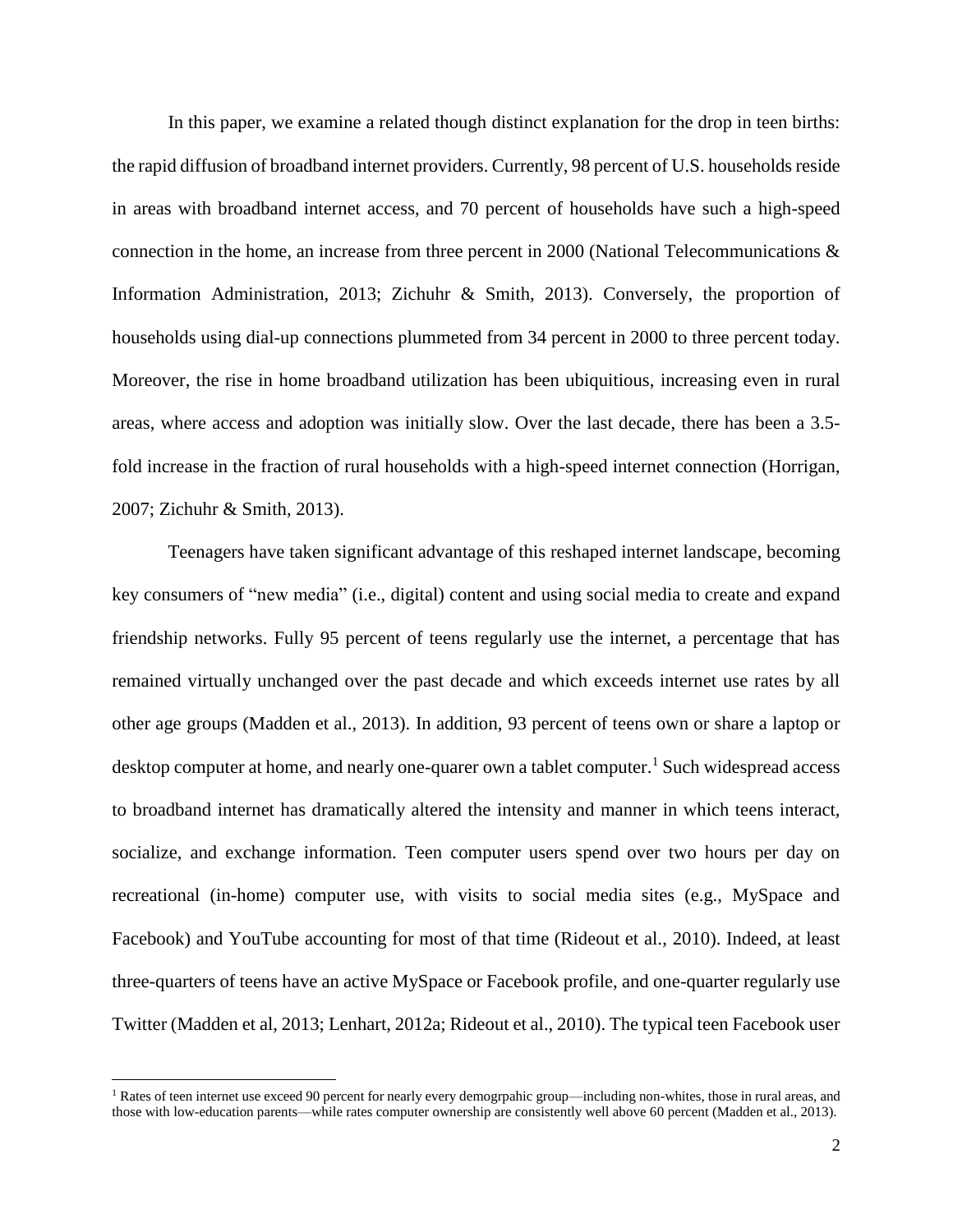has 300 friends, and one-third are friends with individuals they have not met in person (Madden et al., 2013). Finally, 37 percent of teens regularly participate in video chats using Skype, Googletalk, or iChat, and many create their own video content for others to consume (Lenhart, 2012b).

Our simple conceptual framework posits that the diffussion of broadband internet may influence teenage fertility through several channels. The first mechanism operates through the information and social networking effects of broadband diffusion. Specifically, broadband access is an efficient means of reducing search frictions primarily by lowering the cost of seeking and sharing information. This may have implications for the regularity and nature of the interactions with potential intimate partners, the quantity and quality of information obtained on sexual practices and health, and an understanding of the costs and benefits of raising a child. Given the large amount of time that teens spend on internet-related activities, a second mechanism is through the displacement of other forms social interaction. In others words, the time spent communicating with others via social media could supplant face-to-face interaction, thereby reducing the frequency of sex and, in turn, the birth rate. A final mechanism operates via changes in current or perceived future employment opportunities. Insofar as broadband diffusion increases local economic activity, the rise in income could have positive or negative effects on the teen birth rate that depend on whether the income or substitution effect dominates the childbearing decision. Overall, the relationship between broadband diffusion and teen fertility is theoretically ambiguous, and thus warrants empirical analysis.

To examine the impact of broadband diffusion on teen fertility, we draw on zip code level data on broadband internet deployment from the Federal Communications Commission (FCC) Form 477. The FCC requires broadband providers to report whether there is at least one household

3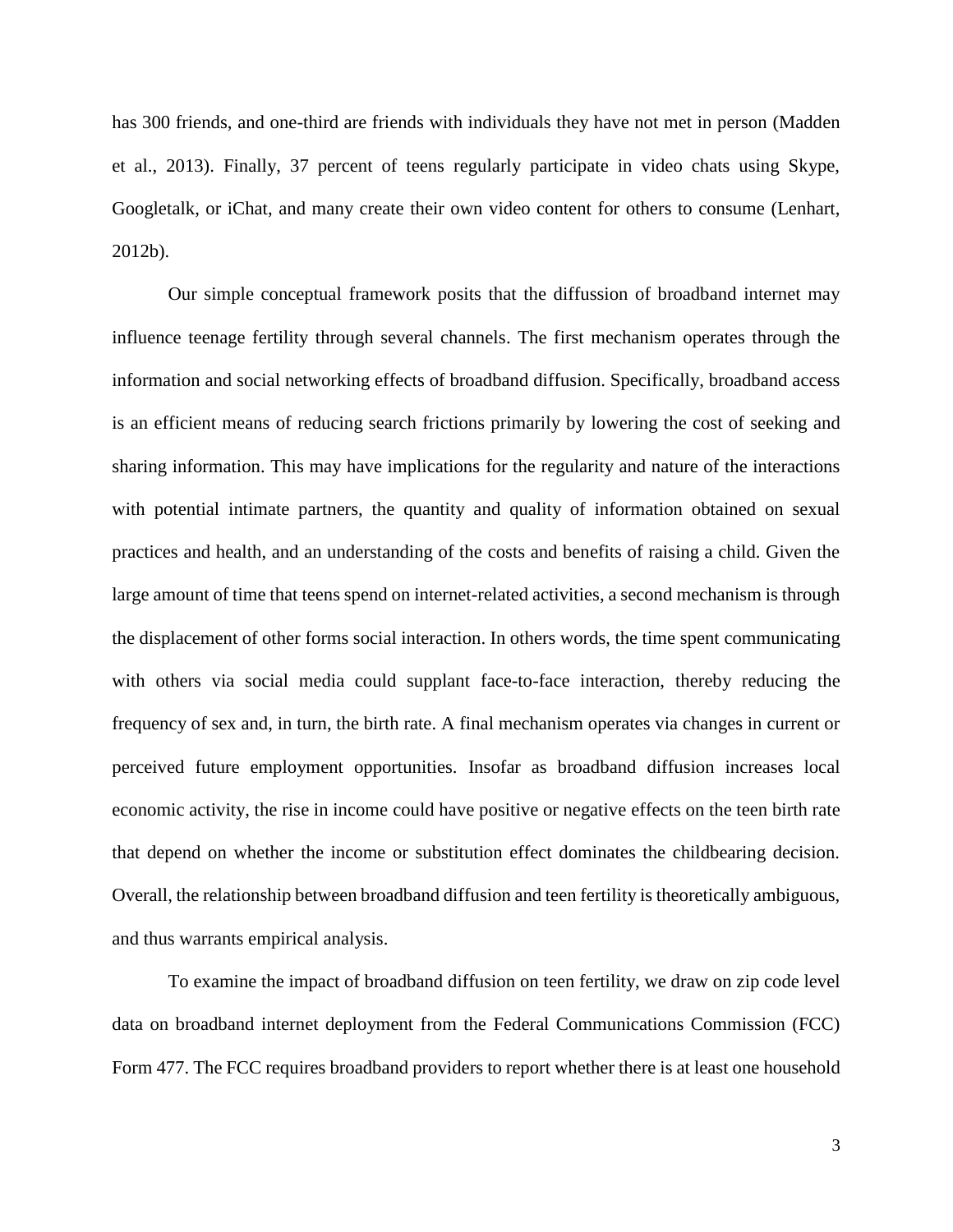or business subscriber (at least 200 kilobits per second) in a given zip code. We use these data to construct a measure of the degree to which a given county has access to broadband internet providers. This information is then merged to county level natality data from the National Center for Health Statistics (NCHS), resulting in a panel of counties over the period 1999 to 2007. This period is chosen because, as will be shown, it represents the years during which broadband was aggressively rolled out across the U.S. Thus, our identification strategy relies on the differential access to broadband internet across space (i.e., counties) and time (i.e., years). Although our primary outcome is the teen birth rate, we conduct a number of auxiliary analyses to explore the abortion rate, intensity of sexual activity, contraceptive behavior, and rates of sexually transmitted diseases. Therefore, a key goal of the paper is to understand not only the overall effect of broadband internet on teen birth rates, but also the mechanisms by which it primarily affects birth rates.

Our results suggest that increased broadband access is associated with a reduction in the teen birth rate. Specifically, our best estimate implies that the national broadband rollout between 1999 and 2007 can explain at least 13 percent of the decline in teen births during this period. Our evidence suggests that these drops are driven by changes in metropolitian areas. We then explore the relationship between increased broadband access and teen risky behaviors. The signs of our estimates are consistent (though statstically insignificant) with the growing use of contraception, a decrease in sexual activity, and a decrease in the gonorrhea rate, all of which would act to decrease the birth rate. However, we do not find any evidence that broadband access influenced the abortion rate. Although we focus on social markets, this work also contributes more broadly to our understanding of how new technology interacts with existing markets.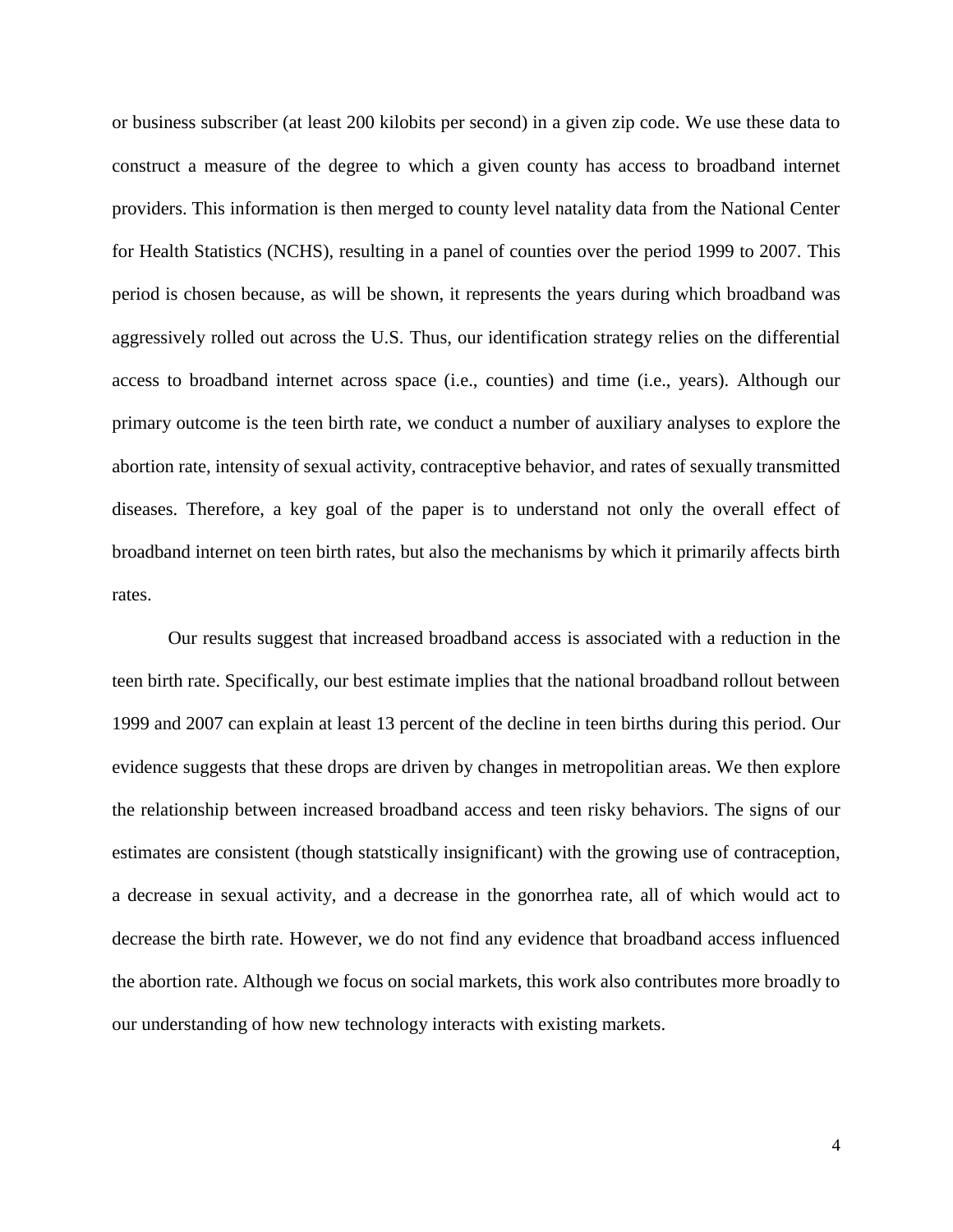The remainder of the paper proceeds as follows. Section II describes the conceptual framework for understanding the mechanisms through which broadband internet may influence teen fertility outcomes. Section III reviews the relevant literature on the economic and social impacts of broadband diffusion. Section IV introduces the data, while Section V discusses the empirical model. We present the estimation results in Section VI, and provide concluding comments in Section VII.

#### **II. Conceptual Framework**

Standard economic models begin with the assumption that fertility decisions are made in a series of steps, beginning with the decision about whether to have sex (Levine, 2004). Decisions are then made regarding the level of contraceptive intensity. If a pregnancy occurs, women must decide between aborting the pregnancy and giving birth. Two assumptions underlie the standard model. Women are assumed to act with perfect information and without search costs throughout this decision-making process, and they maintain perfect control over fertility outcomes. Based on these considerations, the model predicts that decreasing the costs associated with bearing and raising children increases the likelihood that a pregnancy will occur and increases the likelihood that a pregnancy will end with a birth (while reducing the probability of having an abortion). In the present paper, we assume that teens do not have perfect information and that search costs may exist. Relaxing these assumptions suggests that there are several mechanisms through which broadband diffusion might influence the birth rate. We consider each mechanism in turn.

The first mechanism operates through broadband's effect on information and media consumption. Broadband provides an efficient means of reducing search frictions primarily by reducing the cost of seeking information (e.g., on potential partners, affordable and effective contraception technologies, anecdotal evidence on parenting, and the costs and benefits of raising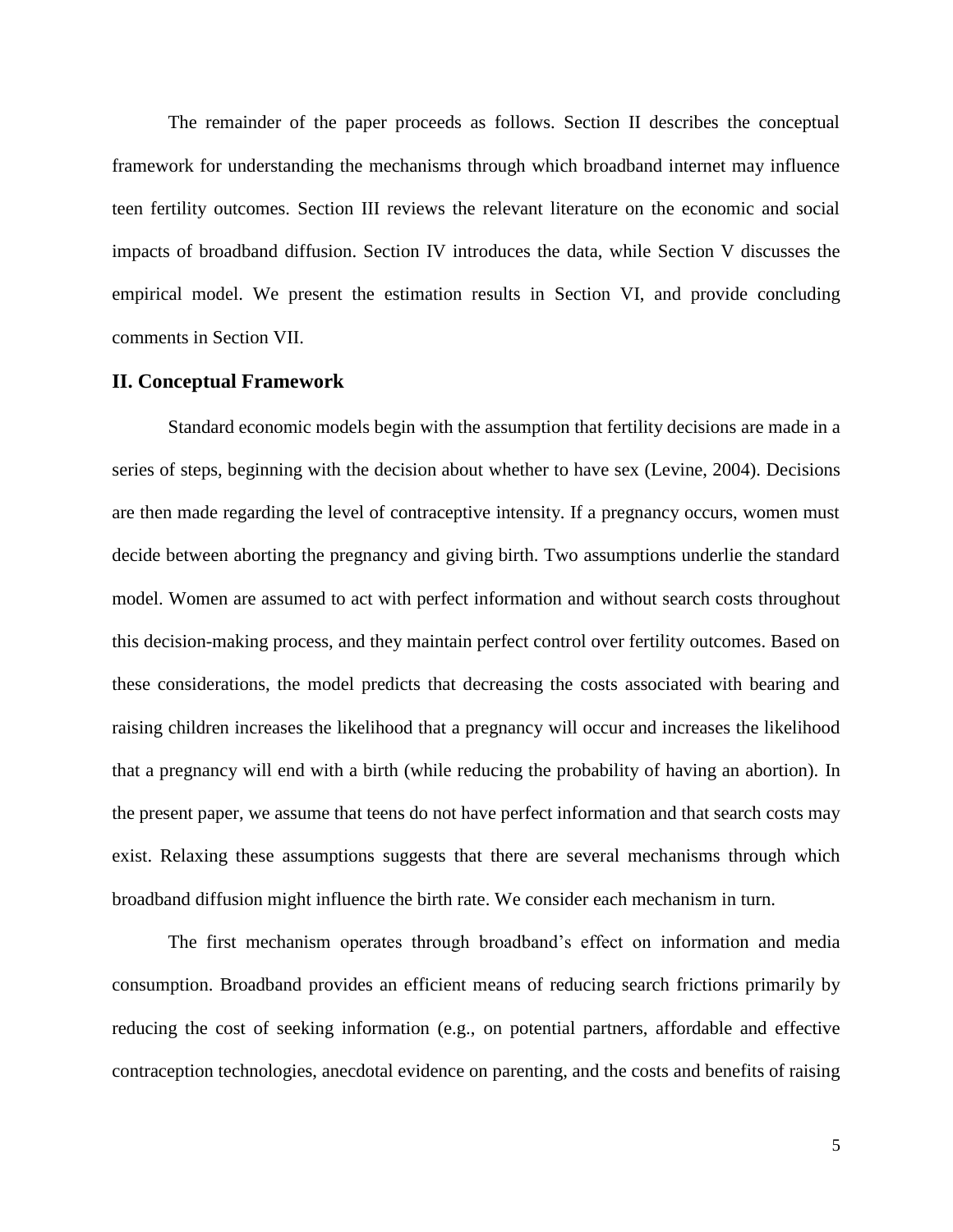a child). Offline information markets tend to be highly decentralized, thereby increasing the time and psychic costs of finding reliable information on contraception and parenting. Online markets, on the other hand, are better organized and thus have the potential to mitigate these search frictions. Indeed, survey evidence suggests that teens are making increased use of on-line information. From 2004 to 2009, teen consumption of print media declined 37 percent. In its place, one-half of teens report ever having read a blog, and 55 percent report ever having investigated health information on-line (Rideout et al.,  $2010$ ).<sup>2</sup> In addition, the internet is now a key mode through which individuals consume media, and broadband diffusion has hastened this development. Indeed, activities related to media consumption—for example, watching YouTube videos, playing video games, or visiting web sites—account for nearly half the time teens spend on the home computer (Rideout et al., 2010). To the extent that media consumption has an effect on individual behavior, broadband access could have a large influence on the birth rate.

Another mechanism focuses on the powerful role played by participation in social networking environments, including MySpace, Facebook, Twitter, and Snapchat.<sup>3</sup> Such services stimulate and centralize social interactions as well as serve as information-sharing venues in a variety of ways that may influence the teen birth rate. An obvious effect of social media is to lower search frictions for potential partners by reducing the pecuniary and psychic costs relative to searches in traditional environments. In fact, websites such as FunDateCity and MyLOL (which boasts a membership of over 300,000 worldwide) are designed specifically to promote teen dating. Moreover, anecdotal evidence suggests that teens increasingly use a variety of non-dating websites and services such as Instagram, Tumblr, and Xbox LIVE to seek out romantic relationships.<sup>4</sup>

l

<sup>2</sup> Fully 66 percent of females ages 15 to 18 have ever searched for health information on-line (Rideout et al., 2010).

 $3$  The services of MySpace (2003), Facebook (2004; 2006 for teens), Twitter (2006), and Snapchat (2011), and others we mention were not all available during our period of study; we include these as examples of "social media".

<sup>4</sup> For example, see: http://www.huffingtonpost.com/2013/03/02/teens-discuss-online-relationships-and\_n\_2792601.html and http://dating.lovetoknow.com/Teen\_Online\_Dating.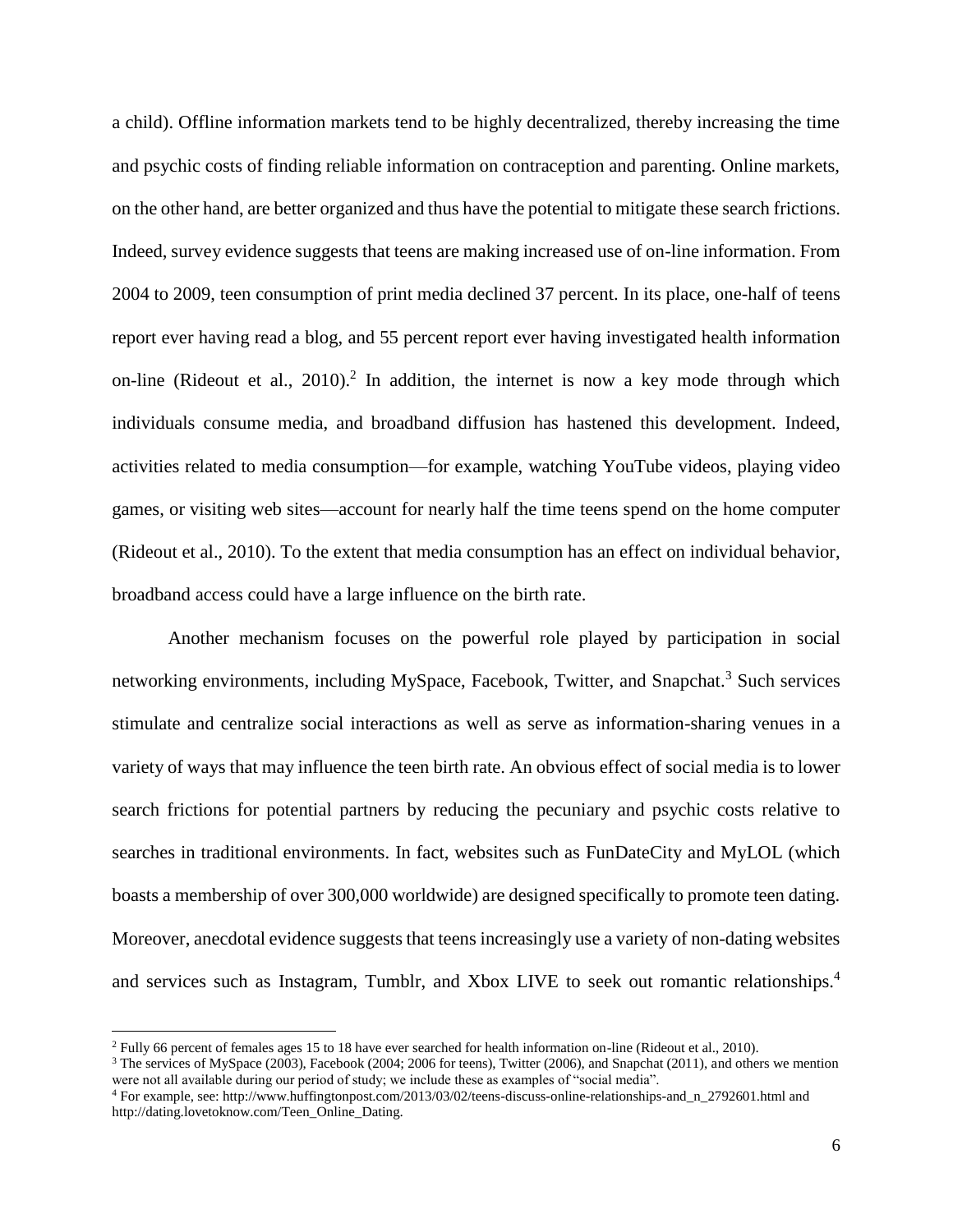Another avenue for a social media effect is through a peer effect in which social norms, behaviors, and information are transmitted throughout one's network and are in turn adopted by others in that network. Still another avenue is through the displacement of other forms social interaction. In others words, the time spent engaging with others via social media could supplant—through a form of "incarceration"—face-to-face interaction, thereby reducing the frequency of sex and in turn the birth rate.<sup>5</sup> Such a possibility finds strong support in recent surveys of teens. Relative to a few years ago, teens are substantially less likely to socialize in person or over the phone (using a landline *or* cell), and are more likely to communicate via text messages (Lenhart, 2012a). Furthermore, a non-trivial fraction of teens—as high as 28 percent in one study—engage in "sexting," defined as the electronic transmission of sexually explicit images or messages (The National Campaign, 2008; Temple et al., 2012).

A third mechanism may operate through changes in current or perceived future employment opportunities. Previous research finds that local broadband diffusion is associated with increased employment growth (Atasoy, 2013; Kolko, 2012). To the extent that broadband access increases local economic activity and living standards—primarily by way of increased earnings—a baseline prediction suggests that broadband may lead to an increase in the birth rate, assuming children are normal goods. However, additional income from local broadband growth may reduce the birth rate (especially the teen birth rate) because of the increased opportunity costs associated with bearing and raising children. Income-driven reductions in the birth rate may also occur because individuals previously not using contraception may now be able to afford a basic level of protection, while those already using contraception may purchase a higher-quality (and

l

<sup>&</sup>lt;sup>5</sup> Incarceration effects are found to exist through the consumption of other forms of media. For example, Dahl and DellaVigna (2009) find that rates of violent crime are lower on the same day that popular violent movies are released in a given local area, which they attribute to an incarceration effect.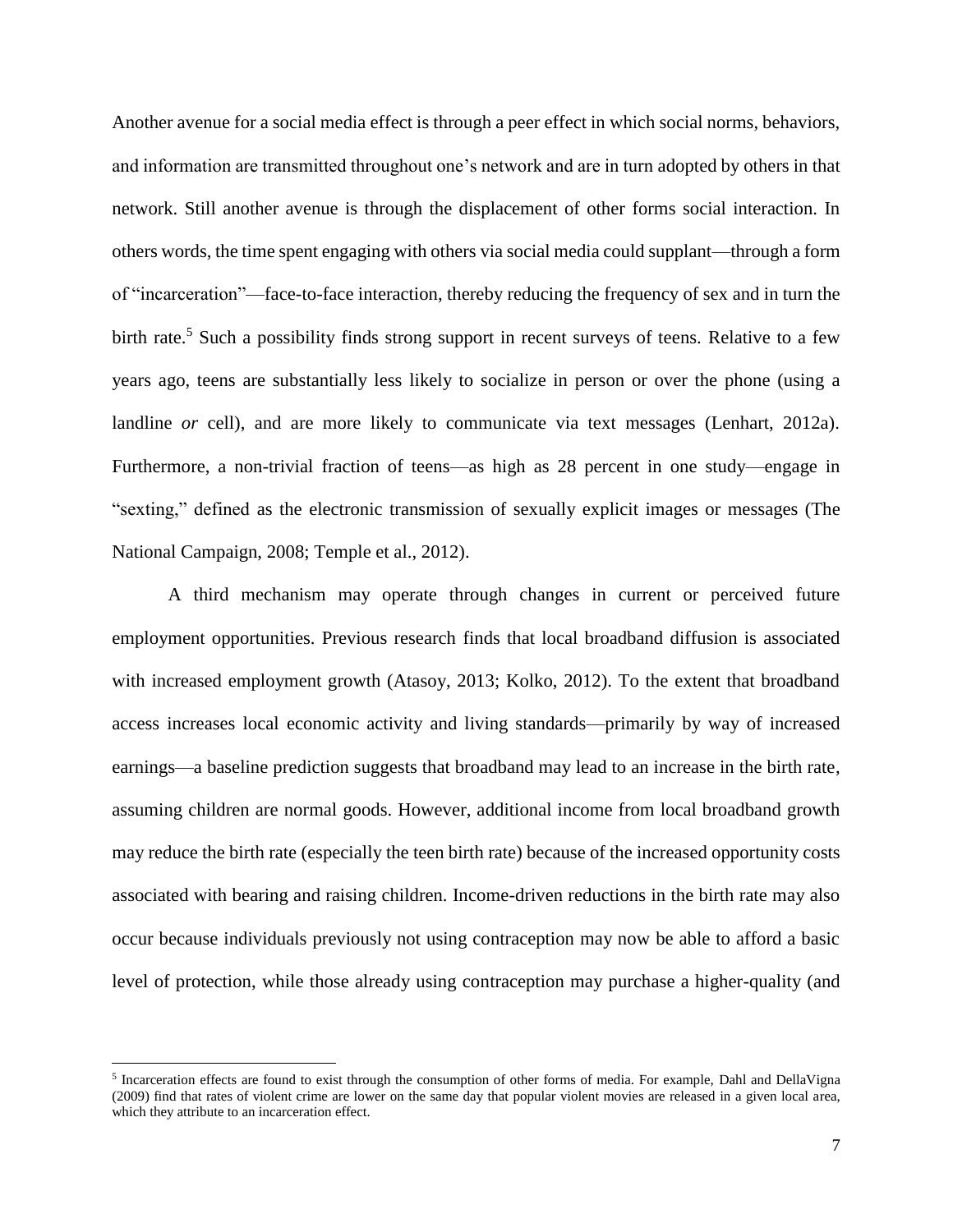presumably more effective) level of protection. Aside from these income-driven changes in fertility, it is plausible that the types of jobs created by broadband diffusion have implications for fertility decisions. For example, if broadband is associated with increased telecommuting or flextime work, such arrangements might lead to increased birth rates among working-age women, as the cost of bearing and raising children would likely decline. More importantly, new work arrangements might lead to lower teen birth rates if adults are more likely to supervise their teenage sons and daughters.<sup>6</sup>

Implicit in the preceding discussion is the notion that broadband diffusion can influence birth rates at two key points in the fertility decision-making process (Kane & Staiger, 1996; Levine, 2004). Specifically, we relax the perfect information assumption of the standard fertility model. With broadband diffusion, teens gain additional information prior to pregnancy and between pregnancy and birth. The first point occurs when decisions are made about the level of sexual activity and contraceptive intensity. Teens might increase the level of contraceptive intensity or decrease the level of sexual activity in response to the increased opportunity cost of having a child. Additionally, increased information on contraception and where to obtain it may increase teens' use of various forms of birth control. The increased number of potential partners (via meeting others online and widening the size of the dating market) may increase the probability of sexual activity, while meeting virtually instead of face-to-face may decrease the probability of sexual activity. Predictions regarding sexual activity and use of contraception conditional on sexual activity are therefore ambiguous. The second point happens through changes in women's decisionmaking after a pregnancy occurs. Since broadband diffusion increases economic activity, additional income (assuming children are normal goods) could increase the number of pregnancies

 $\overline{a}$ 

<sup>6</sup> Dettling (2014) provides evidence that increased at-home broadband access leads to higher rates of married female labor force participation, suggesting that the ability to work from home is a key factor for this demographic.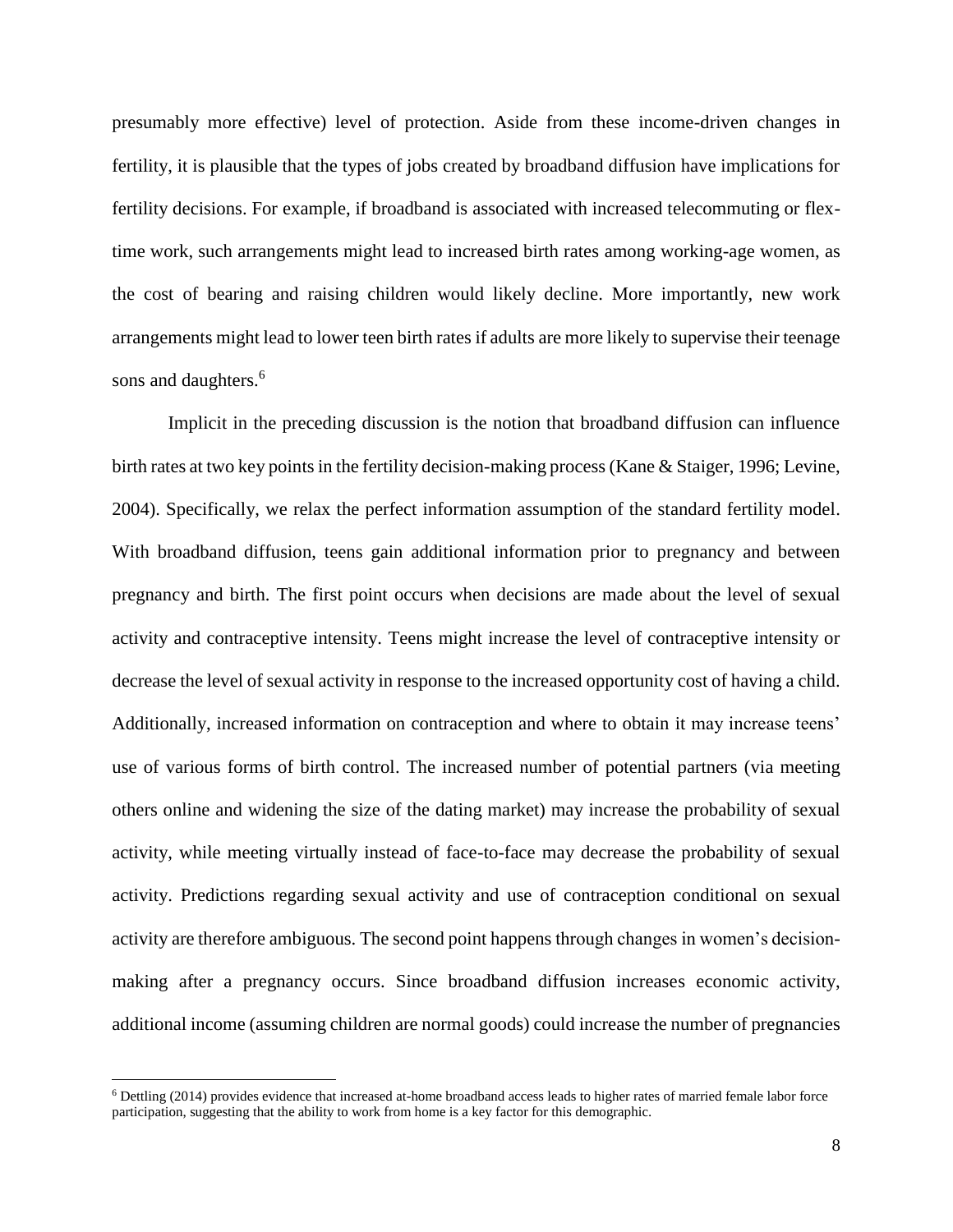ending in birth. At the same time, the opportunity cost of giving birth rises (due to forgone wages), suggesting that economic activity could reduce the number of pregnancies ending in a birth.

#### **III. Relevant Literature**

There is a small but growing body of work exploring the economic and social implications of broadband diffusion. Perhaps the most widely studied outcomes are those dealing with labor market behavior and local economic development. For example, using a panel of U.S. counties between 1999 and 2007, Atasoy (2011) finds that the introduction of broadband into a county increases the employment rate by 1.8 percentage points. Comparable results (qualitatively) are produced by Kolko (2012), who relies on zip code level panel data over a similar time period, and who uses a different identification strategy as well as more detailed local controls. Interestingly, both studies find that broadband diffusion is particularly important to economic growth in areas with lower population densities.

Recent work also examines skill complementarities with respect to broadband diffusion. Akerman, Gaarder, and Mogstad (2013) combine broadband diffusion data with firm level information in Norway, and find that broadband adoption increases the productivity of skilled labor, while lowering the productivity of unskilled labor. Consistent with this, the authors find that broadband diffusion increases the wages of the former group and lowers the wages of the latter group. Taken together, the findings of these studies suggest that broadband access increases the opportunity cost of having a child among high-skilled individuals. Dettling (2014), however, shows that increasing broadband connectivity at home leads to greater labor force participation rates among married women with children, suggesting that greater connectivity improves labor market outcomes for this demographic.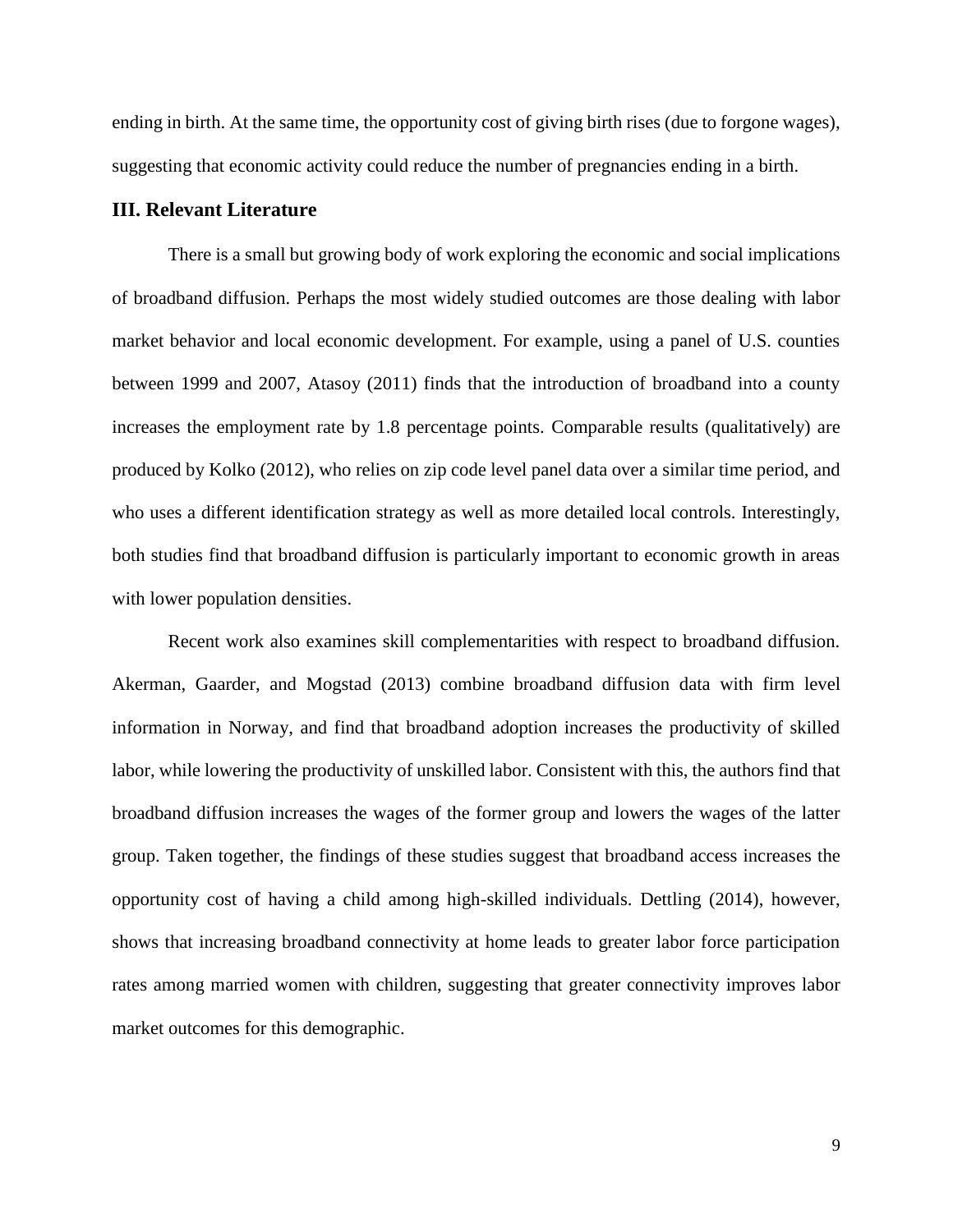A small number of studies have begun exploring an array of social outcomes. Bellou (2013) examines the impact of U.S. broadband diffusion (measured at the state-level) on marriage decisions for non-Hispanic whites ages 21 to 30. The author finds that broadband availability is associated with large, positive increases in the marriage rate, equivalent to a 13 to 30 percent increase from the counterfactual marriage rate. In addition, Bhuller, Havnes, Leuven, and Mogstad (2013) examines whether broadband diffusion has implications for sex crimes. Using Norwegian internet and sex crime data, the authors find internet use substantially increases reports of but also charges and convictions for rape and other sex crimes.

This is the first paper we are aware of that examines the fertility effects of broadband diffusion. It contributes to an established literature studying the implications of media access for a variety of social and familial outcomes.<sup>7</sup> For example, Olken  $(2009)$  finds that the introduction and proliferation of radio and television signals in Indonesian villages decreased social capital. La Ferrara et al. (2012) study the implications of soap operas in Brazil, and find that the spread of these television shows reduced fertility rates. A related paper by Jensen and Oster (2009) shows that the diffusion of cable television in India reduced fertility rates and reshaped women's attitudes toward son preferences and female autonomy. In addition, this paper is tangentially related to a small set of studies exploring the health consequences of technology and mobile devices. A recent paper by Palsson (2014), for example, finds that the rapid adoption of smart phones (with 3G access) produced higher rates of child injuries as well as increases in risky parental behaviors. Similarly, a large number of studies investigate the impact of cell phone use on car accidents, with many finding a positive effect (e.g., Redelmeier & Tibshirani, 1997; Bhargava & Pathania, 2013).

 $\overline{\phantom{a}}$ 

<sup>7</sup> Dahl and Price (2012) provide a comprehensive review of the literature.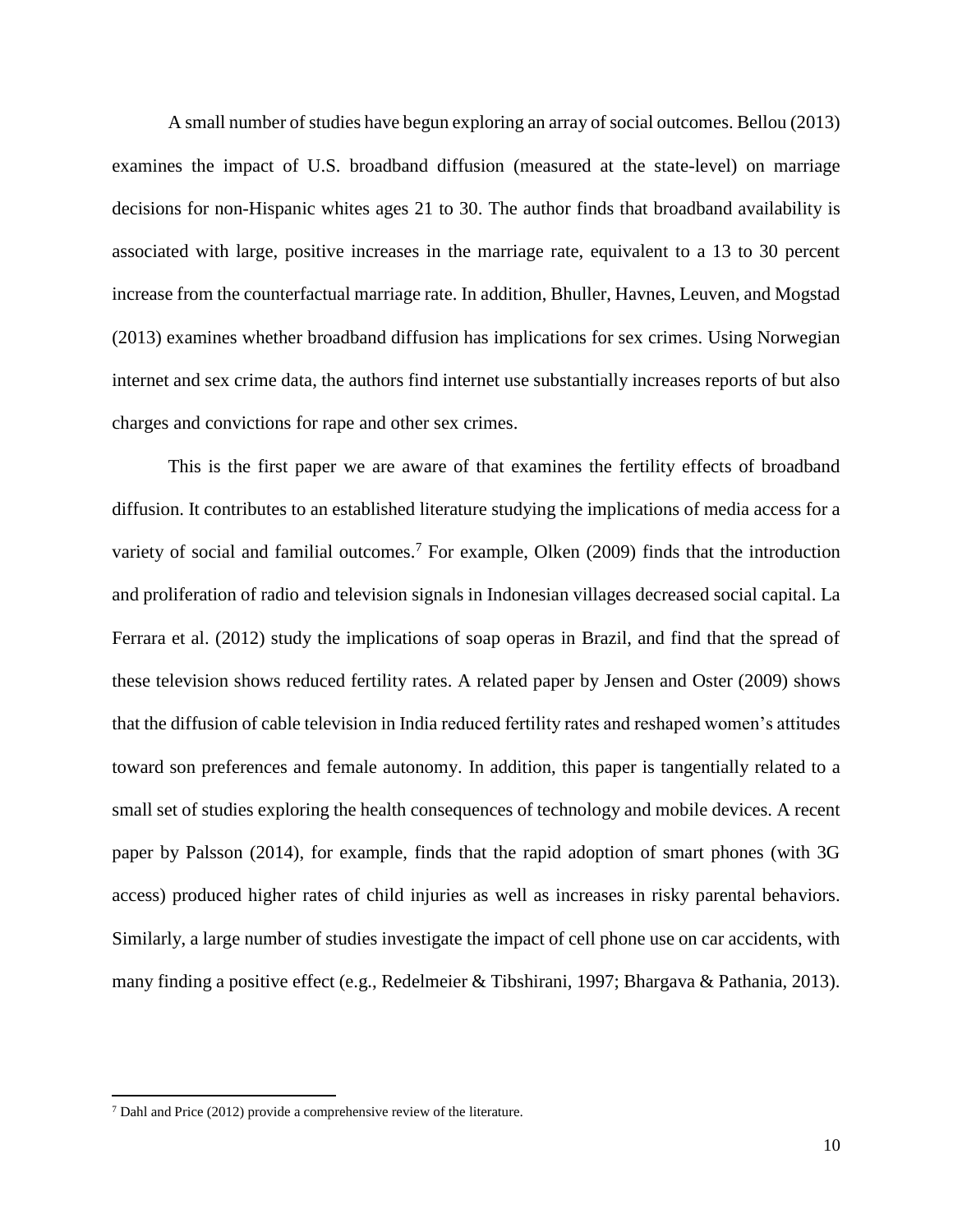#### **IV. Data Sources**

#### **Broadband Data**

 $\overline{\phantom{a}}$ 

We rely on the FCC's Form 477 to construct the measure of broadband availability.<sup>8</sup> These data, which have been used elsewhere to study the effect of broadband deployment (e.g., Atasoy, 2011; Kolko, 2012), report the number of broadband providers that serve at least one customer in a given zip code. Broadband providers are defined as those offering services at 200 kilobits per second or faster; these typically include telephone-based DSL lines, cable modems, and satellite services. Between 1999 and 2007, these data were recorded by the FCC biannually (in June and December) at the zip code level. However, the agency in 2008 began reporting these data at the county level, hampering our ability to construct a comparable measure of broadband access in the pre- and post-2008 period.<sup>9</sup> We do not view this as problematic since, as shown in Figure 1, nearly all counties had at least one broadband provider by 2007. Therefore, we limit our analysis to the years 1999 to 2007. We utilize the December reports to construct the measure of broadband access.

These data are not without their limitations. First, the definition of high-speed broadband internet used in the original Form 477 is now outdated. The American Recovery and Reinvestment Act of 2009 stipulated that providers must sell products at speeds of at least 768 kilobits per second to be deemed "high-speed." A second limitation is that the Form 477 data measure the availability of broadband rather than adoption or utilization. However, given the time series evidence on household use of broadband reported in Zickuhr and Smith (2013), it is apparent that access and

<sup>8</sup> Data were obtained from http://transition.fcc.gov/wcb/iatd/comp.html on 6/20/2012. As described within the documentation, these data are "lists of geographical zip codes where service providers have reported providing high-speed service to at least one customer as of December 31, [of the relevant year]. No service provider hasreported providing high-speed service in those zip codes not included in this list. An asterisk ( \* ) indicates that there are one to three holding companies reporting service to at least one customer in the zip code. Otherwise, the list contains the number of holding companies reporting high-speed service. The information is from data reported to the FCC in Form 477."

<sup>9</sup> Through correspondence with the FCC, we were informed that county level counts are not available in the 1999 to 2007 period.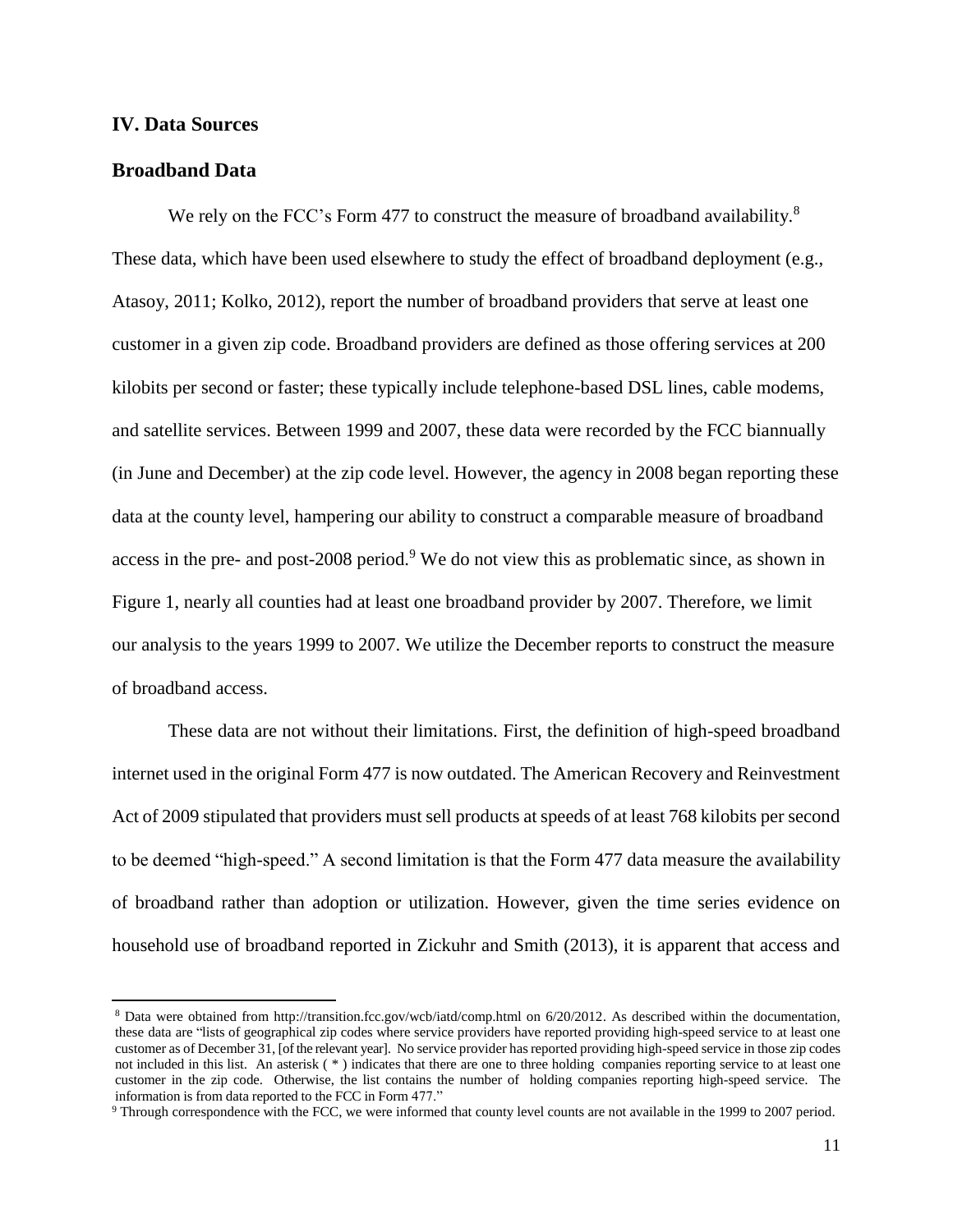adoption closely track one another. Third, the data do not allow researchers to distinguish between consumer versus business use, advertised versus actual speeds, and whether the provider serves entities throughout the entire zip code as opposed to a portion of it. Despite these limitations, the FCC data represent the only publicly available archive documenting the U.S. broadband rollout over a meaningful period of time. Furthermore, Kolko (2012) argues that the number of providers in a local area is a relevant proxy for internet access because the goal of broadband policy is to increase—through a variety of mechansims—the supply of services in that area.

Our main analysis is performed at the county level. Armed with FCC data on the number of providers by zip code, our measure of broadband diffusion is defined as the population-weighted percentage of zip codes in a given county with at least one provider. To create the measure, we utilized SAS geographic information, Census ZCTAs, zipcode-to-county crosswalks (available on the Missouri Census Data Center website), and a list of county FIPS codes available from the National Bureau of Economic Research (NBER) to create a county-by-year list of zip codes over the period 1999 to 2007.<sup>10</sup> We then merged the FCC data onto this master list, and assumed that zip codes without matches did not have at least one broadband provider in December of that year.<sup>11</sup> Next, we weighted the broadband measure by the population in a zip code in 2000 to create county or state level measures of the population-weighted percentage of the relevant area with at least one provider. Finally, we merged this with our county or state level outcomes and covariates, which

 $\overline{\phantom{a}}$ 

<sup>&</sup>lt;sup>10</sup> We utilize information on the Missouri Census Data Center page to map postal zip codes into county geographic units: http://mcdc.missouri.edu/websas/geocorr12.html, and information on county FIPS codes available on the National Bureau of Economic Research data page: http://www.nber.org/data/ssa-fips-state-county-crosswalk.html.

 $11$  Our measure of broadband diffusion is similar to, though distinct from, the measure used in previous studies. For example, our measure is most similar to Atasoy (2011) who creates a population-weighted binary indicator for the presence of any broadband provider in a given zip code (i.e., ZCTA). Kolko (2012) creates a linear measure of access, assigning a value of zero to zip codes with zero providers, a value of two to zip codes with one to three providers, and the actual number of providers to zip codes with more than three providers.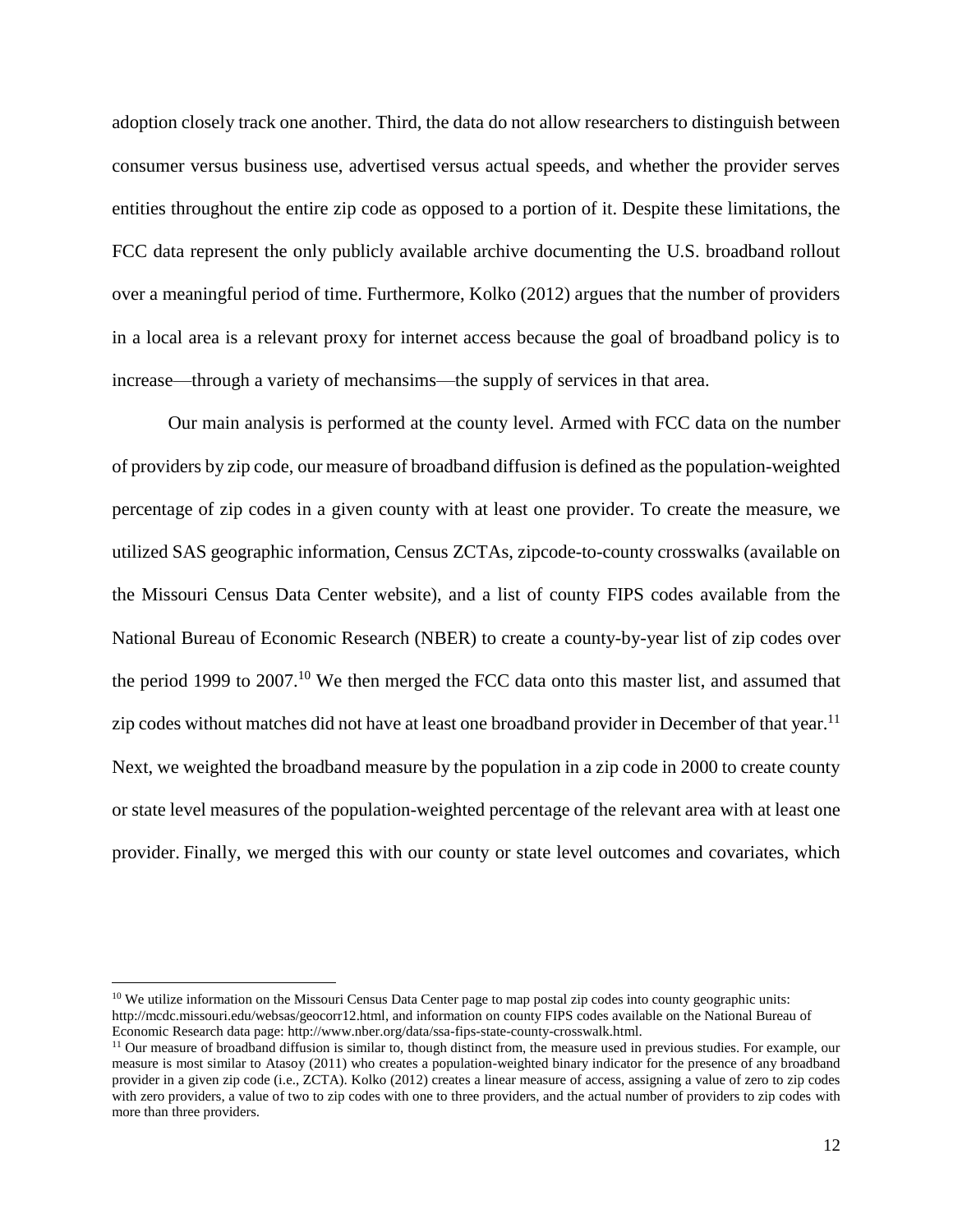are described below. The analysis sample is limited to 48 states and the District of Columbia.<sup>12</sup> Our main analysis dataset includes 22,824 county-year combinations.

Figure 1 shows the evolution of U.S. broadband diffusion over the period 1999 to 2007. We display the population-weighted and -unweighted versions of the broadband measure. Consistent with previous work, we find a dramatic rise in broadband coverage. In 1999, 75 percent of the county (access weighted by zip code population) had at least one broadband provider serving at least one customer. By 2007, this proportion rose to nearly 99 percent. The unweighted measure of broadband provider presence follows a similar trend. It is also apparent from Figure 1 that virtually all of the increase occurred between 1999 and 2003; for most counties, rates of broadband diffusion changed very little after 2003. It is useful to compare these rates of broadband diffusion to individual-level data on take-up of home broadband internet. Each year since 2000, Pew Research Center's Internet and American Life Project has asked a nationally representative sample of U.S. adults whether they have a high-speed broadband internet connection. In 2000, three percent had a home broadband connection, increasing to 47 percent by 2007 (Zickuhr & Smith,  $2013$ ).<sup>13</sup>

#### **Natality, Gonorrhea, and Abortion Data**

 $\overline{a}$ 

We examine a number of outcomes in this study, all drawn from different sources. First, we utilize the National Center for Health Statistics restricted-use geo-coded natality data to construct county-by-year counts of the number of births to individuals ages 15 to 19 as well as data from the Surveillance, Epidemiology, and End Result (SEER) Program to construct county-

 $12$  We exclude Hawaii and Louisiana. We omit Louisiana counties due to changes in the infrastructure, including broadband, as a result of hurricane Katrina. Hawaii is omitted due to missing population information.

<sup>&</sup>lt;sup>13</sup> The trend depicted by Pew Research Cener's analyses accords with data collected by other entities. For example, the U.S. Department of Commerce (2010) estimates that broadband internet use rose sevenfold, from nine percent to 64 percent between 2001 and 2009. Simultaneously, households with internet use at home (regardless of connection speed) rose from 18 percent in 1997 to 62 percent in 2007 (Current Population Survey, 1984-2009). Source: U.S. Census Bureau http://www.census.gov/hhes/computer/files/Appendix-TableA.xls.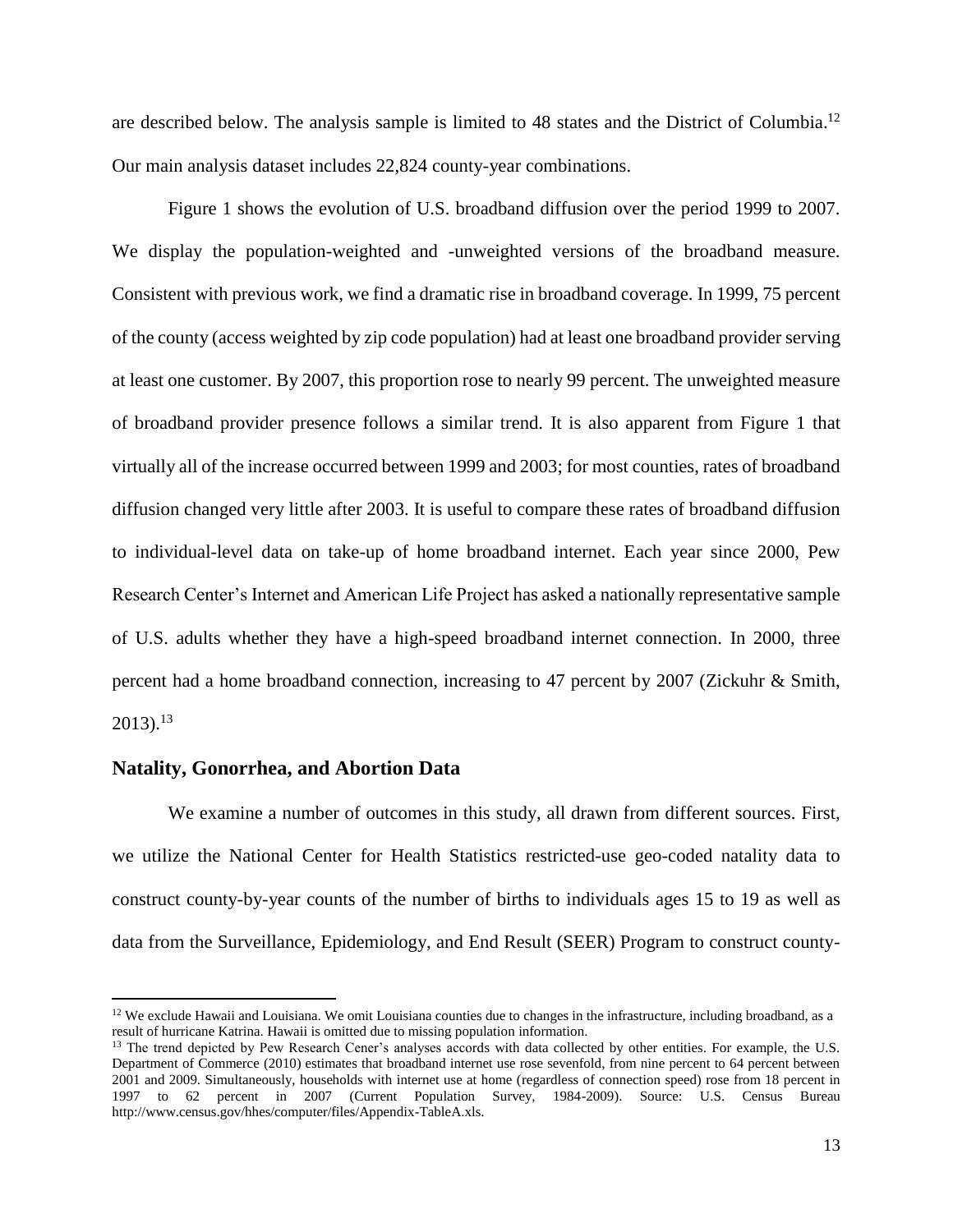by-year counts of the population of women ages 15 to 19.<sup>14</sup> We calculate the county-by-year teen birth rate, the primary outcome in this study, over the period 1999 to 2007. Second, county level gonorreha rates (number of cases for any age or gender divided by county population per 100,000) are available for the period 1999 to 2007 for a subset of 30 states. The authors obtained data for periods earlier than 2003 directly from the Centers for Disease Control (CDC). Third, abortion data were obtained from a third party website containing information for 33 states over the study period.<sup>15</sup> The abortion rate is calculated as the total number of abortions in a county (regardless of age) divided by county population per 1,000. We linked information on the teen birth rate, county gonorrhea rate, and county abortion rate to our county-level broadband data over the period 1999 to 2007.

#### **County Level Covariates**

Our regression models control for a variety of observable county characteristics. One set of controls, which includes population density, the unemployment rate, per capita personal income, the fraction white, the fraction Hispanic, and the share of the population with a bachelor's degree, is drawn from the Census Bureau and the Bureau of Labor Statistics. In addition, we draw on the Bureau of Economic Analysis' Regional Information System (REIS) to generate county-by-year expenditure data on such government programs as Medicaid, Supplemental Security Income (SSI), Temporary Assistance to Needy Families (TANF), and the Supplemental Nutritional Assistance Program (SNAP).<sup>16</sup>

We also utilize state level data in the analysis. Additional measures of teen risky behaviors are obtained from the Youth Risk Behavior Surveillance System (YRBS) including whether the

l

<sup>14</sup> SEER population data can be retrieved from the National Cancer Institute at http://seer.cancer.gov/popdata/.

<sup>&</sup>lt;sup>15</sup> Abortion data source: http://www.johnstonsarchive.net/policy/abortion/#UC accessed 4/15/14 to 4/22/14.

<sup>16</sup> REIS data can be accessed via http://www.bea.gov/regional/.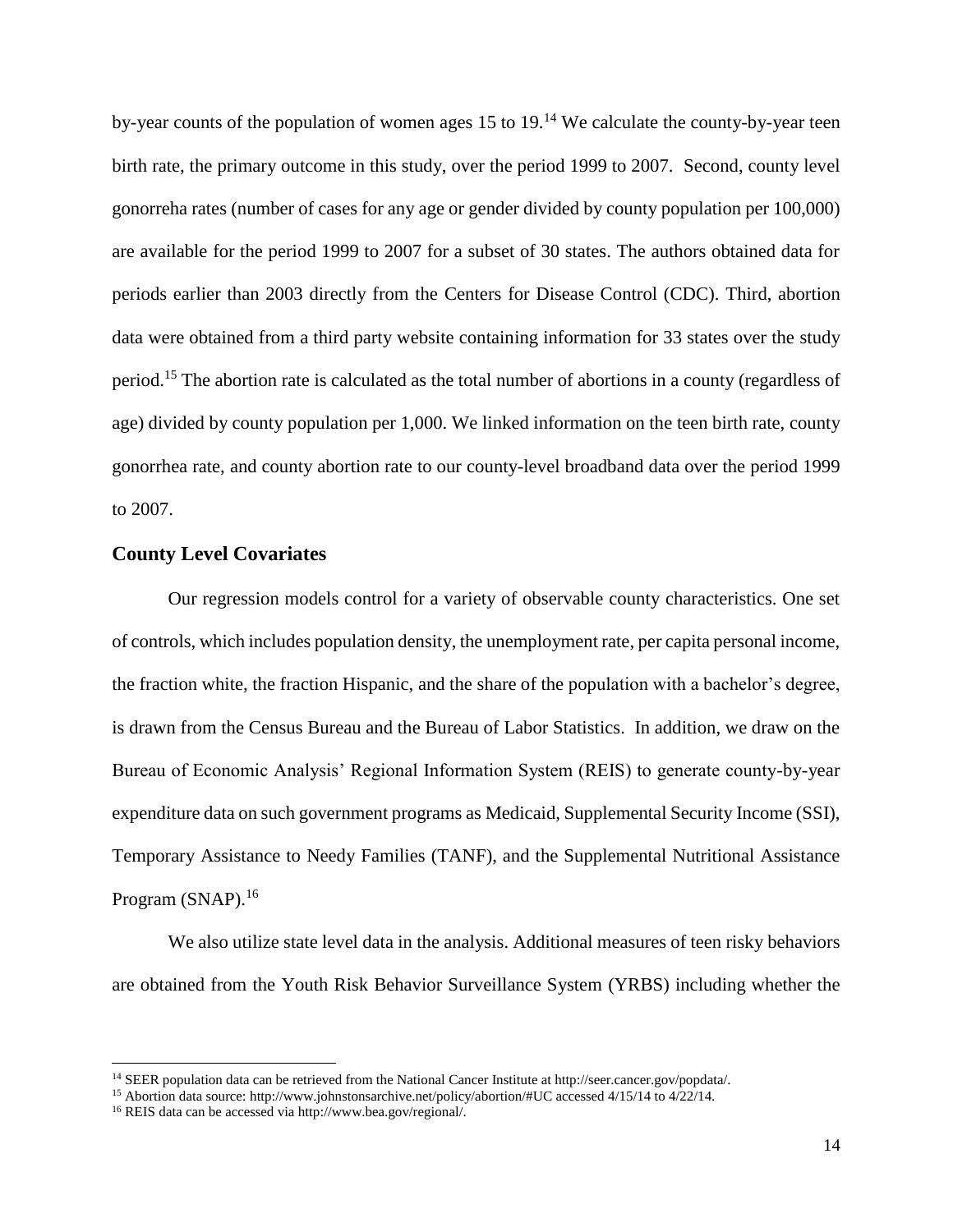teen is currently sexually active; if so, whether the teen used a method to prevent pregnancy at last intercourse; and finally, whether the teen has ever had sexual intercourse. For these data only nine states report information on the variables of interest throughout our study period.<sup>17</sup> We also obtain state level teen gonorrhea rates from the CDC's ATLAS tool for the period 2000 to 2007.<sup>18</sup>

Table 1 provides summary statistics for the broadband and outcome variables examined in the analysis. Over the period 1999 to 2007, approximately 93 percent of counties contained at least one broadband internet provider serving at least one customer. The average county level teen birth rate over this period is 47 births per 1,000 women ages 15 to 19. However, as shown in Figure 1, this masks substantial heterogeneity throughout the study period: the teen birth rate declined from approximately 52 births in 1999 to 45 births in 2004 before rising slightly to 47 births 2007. Additionally, over the study period, teen birth rates in metro counties are lower than those in nonmetro counties, suggesting that we should test for the possibility that broadband diffusion had different effects on teen fertility decisions in metro versus non-metro areas.

#### **V. Empirical Model**

 $\overline{a}$ 

To study the impact of broadband internet diffusion on teen birth rates, we estimate regressions of the following form:

$$
Y_{ct+1} = \beta_0 + \beta_1 BBpct_{ct} + \beta_2 BBpct_{ct} * Metro_c + \beta_2 X_{ct} + \gamma_c + \tau_t + \delta_{ct} + \varepsilon_{ct}
$$

where  $Y_{ct+1}$  is the teen birth rate in county *c* in year  $t+1$  and is calculated as the number of children born to women ages 15 to 19 divided by the number of women ages 15 to 19 in each county-year cell. In some regressions, we interact *BBpctct* with *Metroc,* which is a binary indicator that equals unity if a given county is classified as a metropolitan area according to the U.S. Department of

<sup>&</sup>lt;sup>17</sup> The states are: Delaware, Massachusetts, Michigan, Missouri, Montana, Nevada, South Dakota, Wisconsin, and Wyoming. <sup>18</sup> http://gis.cdc.gov/GRASP/NCHHSTPAtlas/main.html accessed 2/19/15.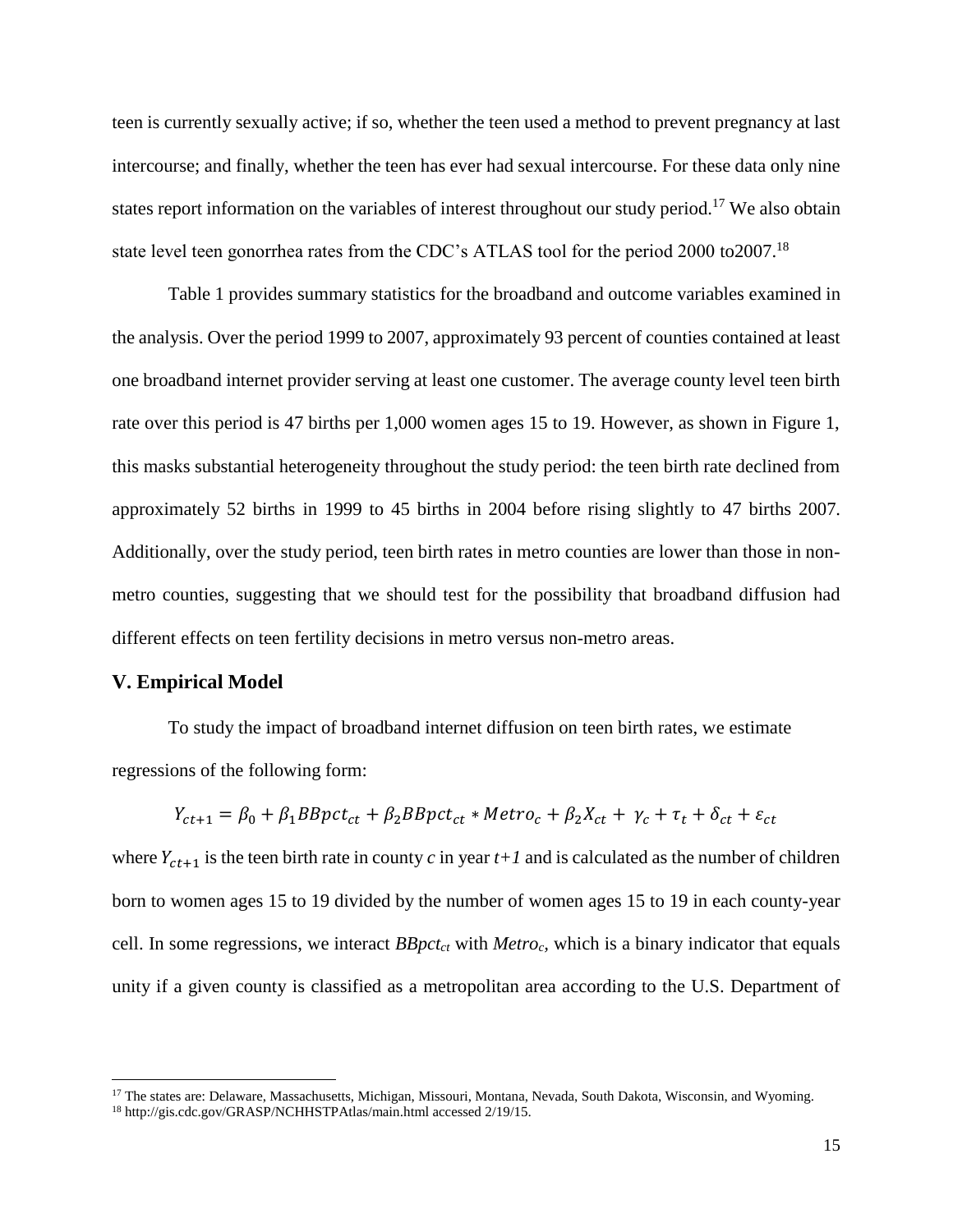Agriculture's Economic Research Services 1993 rural-urban continuum code classification.<sup>19</sup> Auxiliary regressions examine the natural log of the teen birth rate (in year *t+1*), as well as the county gonorrhea rate (in year *t*) and the county abortion rate (in year *t*). As described above, the measure of broadband access,  $BBpct_{ct}$ , is defined as the population-weighted percentage of zip codes in a given county with at least one broadband provider, the year before we observe the birth. In models without the interaction with  $Metro<sub>c</sub>$ , the coefficient of interest,  $\beta_1$ , is interpreted as the change in the teen birth (or gonorrhea or abortion) rate as broadband diffusion within a county increases from zero geographic coverage to full geographic coverage. In models with the interaction with *Metroc*,  $\beta_1$  captures the effect of broadband diffusion in all areas, and the  $\beta_2$  indicates whether there is a differential effect of broadband availability in metro versus nonmetro areas. Identification comes from the differential timing in the introduction and subsequent expansion of broadband internet across counties.

The model also includes a rich set of observable county covariates,  $X_{ct}$ , as listed in the Data Sources section above. In addition, the model includes county fixed effects,  $\gamma_c$ , to absorb permanent unobserved county heterogeneity, year fixed effects,  $\tau_t$ , to absorb unobserved timevarying shocks, and county-specific linear time trends,  $\delta_{ct}$ , to control for unobservables that are differentially trending within counties. All regressions are weighted by the county population, and the standard errors are robust to heteroskedasticity and are clustered by county to account for possible serial correlation within each county.<sup>20</sup>

Our measure of broadband diffusion is not binary but instead represents the populationweighted percentage of a county with at least one broadband provider serving at least one

l

<sup>19</sup> Codes obtained from http://www.ers.usda.gov/data-products/rural-urban-continuum-codes on 4/10/14.

<sup>&</sup>lt;sup>20</sup> Estimates from unweighted regressions produce similar coefficient estimates, though the unweighted estimates are less precisely estimated.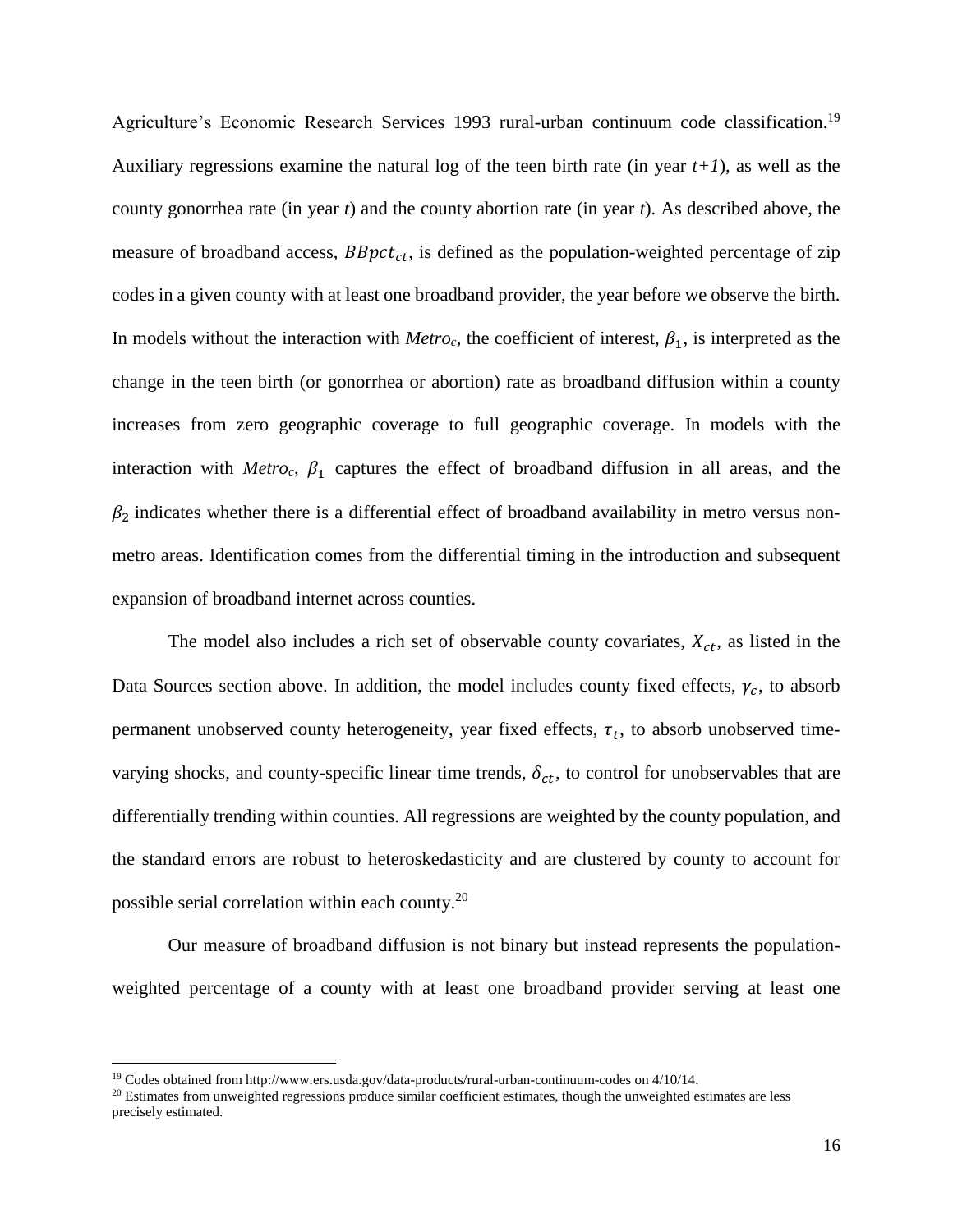customer. To interpret the regression estimates as causal, we must assume that the common trends assumption holds; that is, counties with and without broadband would have had similar trends in the teen birth rate if the diffusion of broadband had not occurred. For the full sample, this is difficult to examine directly, since some counties enter the study period with a provider presence that is already nontrivial.<sup>21</sup> We can, however, examine birth rate trends for a group of counties with very low penetration in 1999 (*BBpct<sub>1999</sub>*<0.10). We break this group of counties into those that subsequently have full provider presence by 2002 (*BBpct2002*>0.98) and those that do not. These trends are presented in Appendix Figure 1. We find that prior to 1999, trends in the teen birth rate (Appendix Figure 1) are fairly similar until the fully treated counties begin to have a provider presence (after 1999), at which point the birth rate in these counties falls substantially below the birth rate in the untreated counties.<sup>22</sup> A few years later (after 2005)—when most counties are fully or nearly fully treated—the birth rates are approximately equal once again. Although we cannot reproduce this graph for all counties in the estimation sample, these figures provide support for the idea that teen birth trends were evolving similarly prior to the proliferation of broadband. Since this may have occurred for some counties prior to 1999, it is important to adjust for county-specific time trends in the main analysis.

In auxiliary analyses, we examine several teen outcomes at the state level, and employ a regression of the following form:

$$
Y_{st} = \beta_0 + \beta_1 BBpct_{st} + \beta_2 X_{st} + \gamma_s + \tau_t + \delta_{st} + \varepsilon_{st}
$$

where  $Y_{st}$  is the state percentage of teens who are sexually active; the state percentage of teens who report using a method to prevent pregnancy at last intercourse; the state percentage of teens

 $\overline{\phantom{a}}$ 

<sup>&</sup>lt;sup>21</sup> The FCC data we use is only available starting in 1999, so we are unable to observe the exact time when every county gets their first provider.

 $22$  The figure looks very similar if we examine the natural log of the birth rate rather than the birth rate.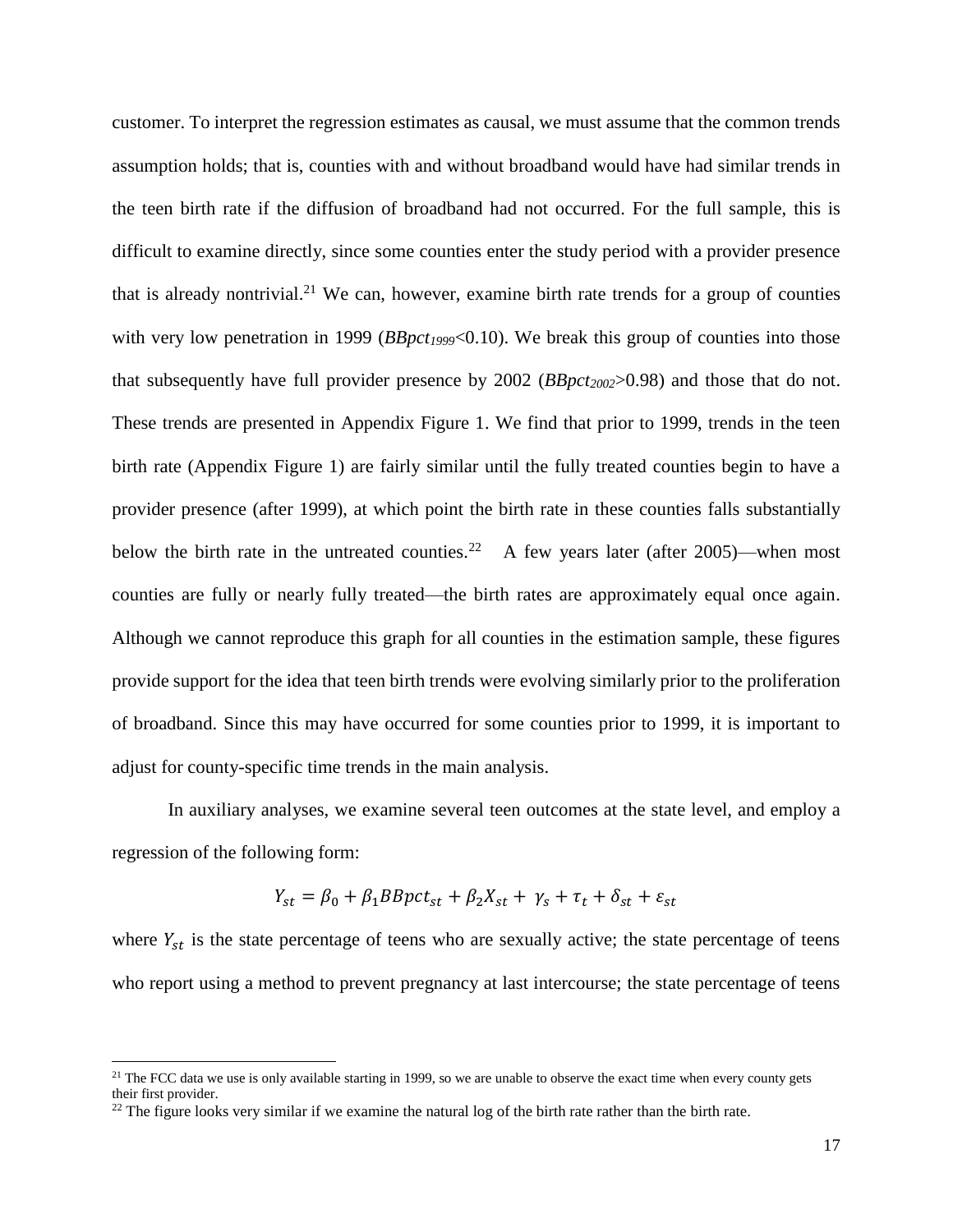who have ever had sex, or the state teen gonorrhea rate. Our measure of broadband access is  $BBpct<sub>st</sub>$ , which is the population-weighted measure of the percentage of zip codes in a state with at least one broadband provider. We also include the state unemployment rate,  $X_{st}$ , state and year fixed effects,  $\gamma_s$  and  $\tau_t$  respectively, as well as  $\delta_{st}$ , state specific linear time trends in all specifications. Regressions are weighted by the state population.

#### **VI. Results**

#### **Teen Births**

Tables 2 and 3 report the main fertility results. The former table reports results from models of the teen birth rate, while the latter reports results from the log of the teen birth rate. Columns (1) through (4) in each table show the full sample estimates, both with and without the interaction of *BBpct* and *Metro* included. Columns (3) and (4) should be considered the baseline noninteracted and interacted models, respectively, given that they include the full set of controls. Columns (5) and (6) estimate the model separately on the subset of non-metropolitan counties, while columns (7) and (8) estimate the model separately on the subset of metropolitan counties.

The estimates reported in columns (1) and (3) of Table 2 show that the level of the teen birth rate is negatively associated with the percentage of the county with at least one broadband provider; as the percentage of a county with broadband access rises from zero to 100 percent we expect the teen birth rate to decline between 2.8 and 3.4 births per 1,000 teens ages 15 to 19. This corresponds to a reduction of approximately 5.5 percent. In our county sample, the teen birth rate dropped from an average of 51.65 to an average of 46.83 births per 1,000 teens throughout the study period. The full model estimate in column (1), the smallest estimate, therefore implies that at least 13 percent of the decline in teen births between 1999 and 2007 can be explained by the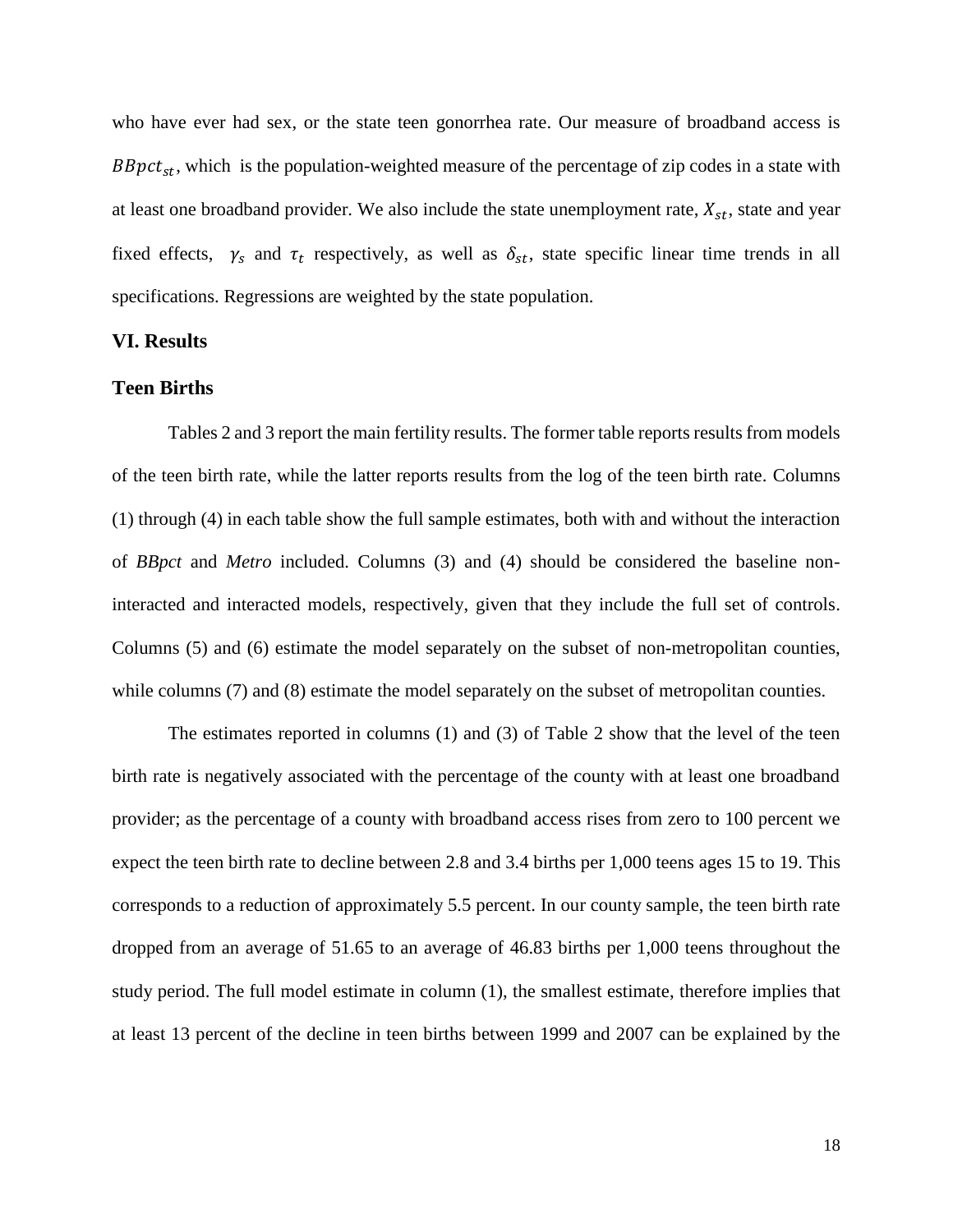increase in broadband internet access.<sup>23</sup> In Table 3, we examine whether the results are robust to specifying the outcome variable as a logarithmic function. The estimates suggest that the drop in the teen birth rate is similar, although some statistical significance is lost.

The models in columns (2) and (4) as well as columns (5) through (8) allow the impact of broadband availability to vary across metropolitan and non-metropolitan counties. The full sample estimates that include *BBpct*-*Metro* interactions [columns (2) and (4)] are similar in size to the full sample estimates that exclude these interactions [columns (1) and (3)]. This suggests that the average effect in the sample is not different for the metro areas. Examining each area separately, we see that although there might be small drops in the teen birth rate in rural areas [columns (5) and (6)], these estimates are not statistically significant. It is in the urban areas where the most dramatic drops in teen birth rates are observed [columns (7) and (8)].

One concern is that even with the rich set of observable covariates included in the regression (as well as county and year effects) we may still be estimating a spurious relationship between teen births and broadband. If so, then we should find similar estimates when examining teen births from a slightly earlier period, since teen births have been declining at a fairly steady rate since the early 1990s. To explore this possibility, we conduct a type of falsification test in which we examine the relationship between teen birth rates lagged three years and the current year *BBpct* using a model similar to our main specification:

$$
Y_{ct-3} = \beta_0 + \beta_1 B B p c t_{ct} + \gamma_c + \tau_{t-4} + \delta_{ct-4} + \varepsilon_{ct}
$$

For these regressions, the analysis sample is somewhat reduced relative to our main analysis sample (see Table 2) since some counties in our original sample do not have teen birth information for the mid-1990s. These results are presented in Panel A of Appendix Table 1. Results in columns

 $\overline{a}$ 

<sup>&</sup>lt;sup>23</sup> The percentage of broadband providers in a county increased by around 0.23 over the period. Therefore:  $(0.23)^*(-2.8)/(51.65-$ 46.83) =13.3%. The estimate in column (4) suggests a decrease of 17%.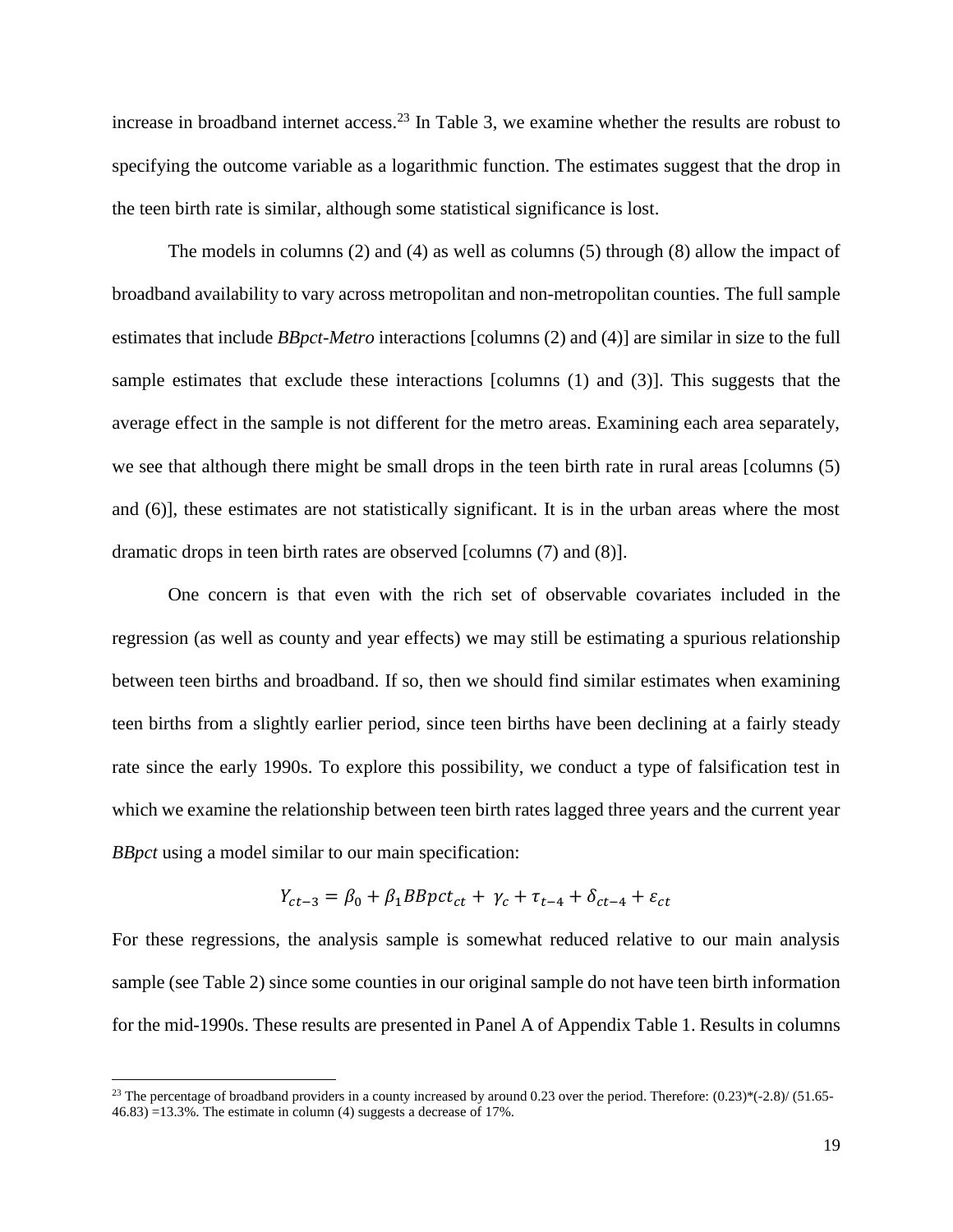(1) to (4) come from models estimated over the period 1999 to 2003, and those in columns (5) to (8) represent the full study period, 1999 to 2007. First, we see current year *BBpct* has no statistically significant impact on a three year lag of the teen birth rate in any of the specifications. Second, the magnitude of the estimates for the lagged teen birth rate is small, especially in the earlier period.

Next, we compare the results in Panel A with estimates obtained using the same model, except that the dependent variable is the teen birth rate in year  $t+1$ , which is identical to the definition used in the main analysis (Table 2). Panel B of Appendix Table 1 contains these estimates. Columns (5) and (6) of Panel B, which are comparable to columns (1) and (2) of Table 2, produce similar estimates even though the analysis sample is slightly different. Finally, if we compare Panel A with Panel B estimates, we see that Panel A estimates are generally smaller (in both time periods) and never statistically significant, while Panel B estimates reveal a negative relationship (in both time periods) between broadband access and the teen birth rate. Together, this exercise suggests that our results are not simply picking up a spurious correlation between broadband and teen births, but instead indicate that teen birth rates actually decline as counties adopt broadband. Next, we explore possible mechanisms for the observed drop in births.

#### **Teen Risky Behaviors**

We examine teen risky behaviors at the county level (Tables 4 and 5) and at the state level (Table 6). In Table 4, we examine whether teen abortion rates changed in response to broadband diffusion. The coefficient estimates are generally positive but not statistically significant and fairly small in magnitude. Additionally, estimates for non-metro counties are closer to zero than metro counties. The estimates, however, do not provide us with evidence of a statistically significant relationship in either direction. One drawback of the county abortion rates is that they are not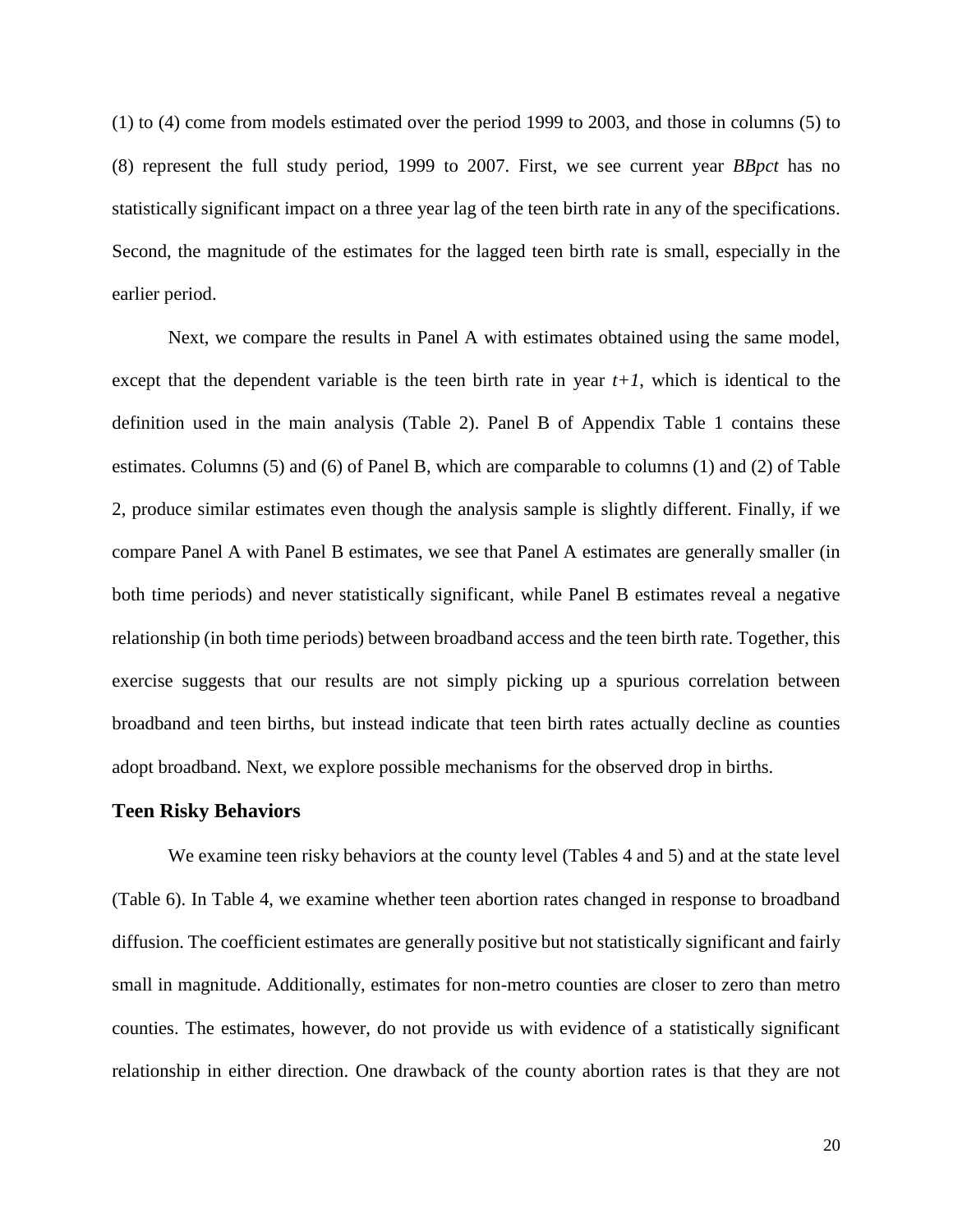specifically teen abortion rates. This measurement error may attenuate estimates of the true relationship between broadband access and teen abortions.

Table 5 reports estimates of the relationship between the county gonorrhea rate (number of cases per 100,000 individuals in the county) and broadband access. The coefficients are generally negative, but also statistically insignificant except for the main effect for the full sample, which implies gonorrhea rates fell with the roll-out of broadband. The estimates for non-metro [columns (5) and (6)] versus metro [columns (7) and (8)] suggest that this might be driven by drops in nonmetro counties. Overall, these estimates provide some evidence of a decline in the incidence of sexually transmitted infections (STIs) over the period 1999 to 2007, although we are cautious in interpreting it as such given the marginal statistical significance of the estimates. Assuming there is a drop in STIs, it could be due to a drop in sexual activity or an increase in the use of methods of contraception that also deter STIs or both, which we examine in our state level analysis.

We further explore teen risky behavior using data available at the state level and present these estimates in Table 6. The first six columns utilize the YRBS data to examine whether a teen is currently sexually active [columns  $(1)$  and  $(2)$ ], has ever had sex [columns  $(3)$  and  $(4)$ ], and if sexually active whether contraception was used at last sex [columns (5) and (6)]. These estimates suggest that increasing broadband access decreases the percentage of teens considered sexually active or who have ever had sex, although the results are not statistically significant.The estimates for whether a teen used a method at last sex to prevent pregnancy, conditional on being sexual active are marginally statistically significant and imply that broadband access is positively related to use of a method at last sex. Next, we see that estimates for state teen gonorrhea rates [columns (7) and (8)] are negatively signed (like the county gonorrhea estimates) but that they are statistically insignificant. Overall, although the estimates in Table 6 are generally not statistically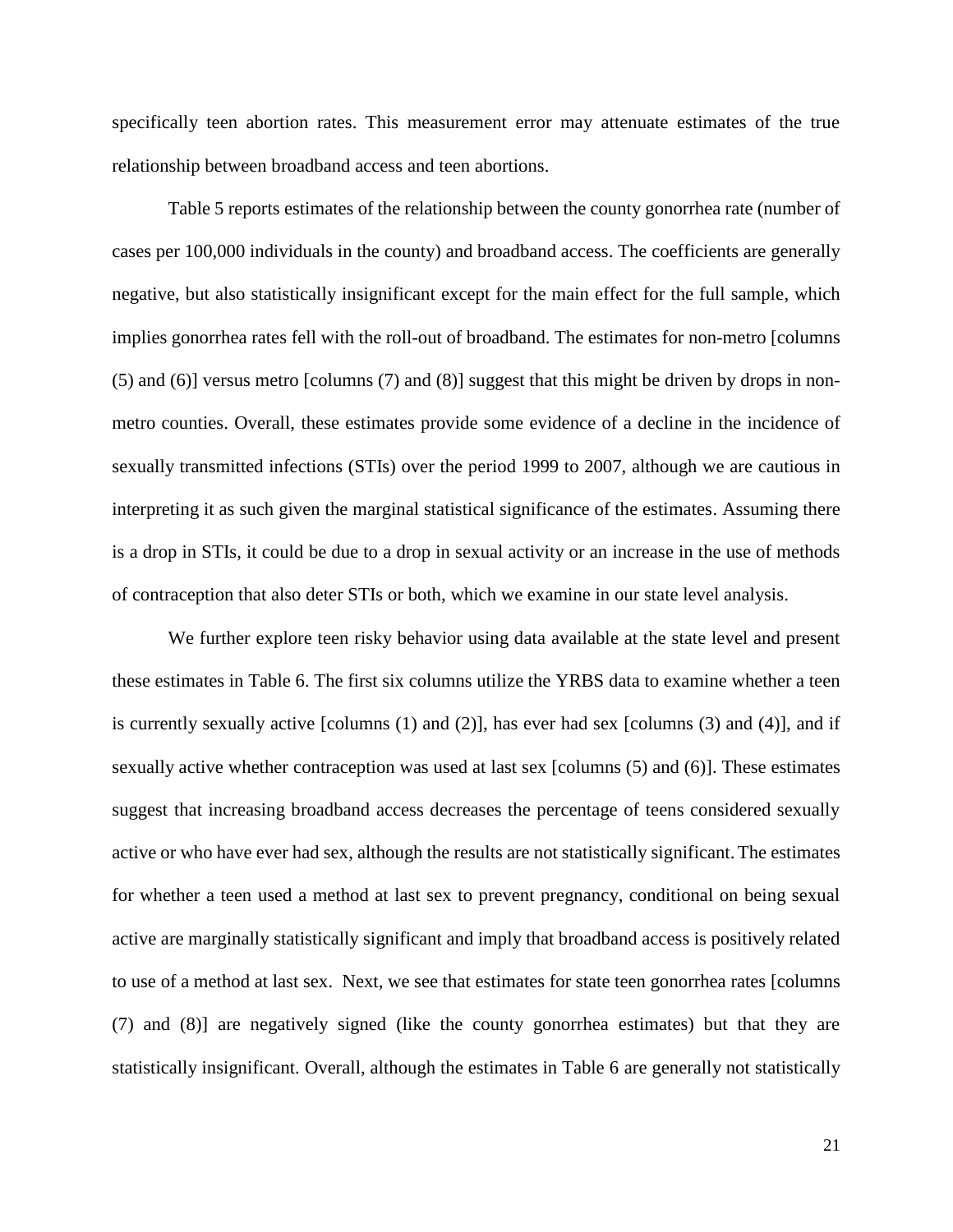significant, the signs of the coefficients are consistent with increases in broadband access decreasing rates of sexual activity, increasing contraceptive use, and lowering the probability of ever having sex.

#### **VII. Discussion and Conclusion**

The decline in the U.S. teen birth rate has continued virtually unabated since the early-1990s. As a result, investigations such as that conducted by Kearney and Levine (2012) attempt to understand the factors underlying this dramatic decline. Although Kearney and Levine (2012) note that the reduction is explained in equal parts by a decline in teen sexual activity and the increased use of contraception, it remains unclear as to what is driving these emerging teen behaviors. This paper proposes and tests a novel explanation for the reduction in the teen birth rate: the rapid diffusion of high-speed broadband internet.

At the start of the  $21^{st}$  century, broadband internet was used by a very small number of U.S. households. Today, however, such an internet connection is the norm within most homes. Broadband internet has the potential to shape in powerful ways the nature and intensity of individuals' social connections as well as the quantity and quality of information received on relationships and sexual health. Indeed, as shown in Figures 2a to 2f, Americans are increasingly turning to the internet for a wide range of advice on romantic relationships, sex, and contraceptive methods. These figures show the volume of U.S. Google searches between (January) 2004 and (January) 2014 that contain various phrases. Americans—including teens—are asking for guidance on everything from whether they should have sex with a certain individual and the most effective forms of contraception to how to deal with a cheating boyfriend. Teens, who now spend more time engaging with various forms of media—much of it on-line—than any other activity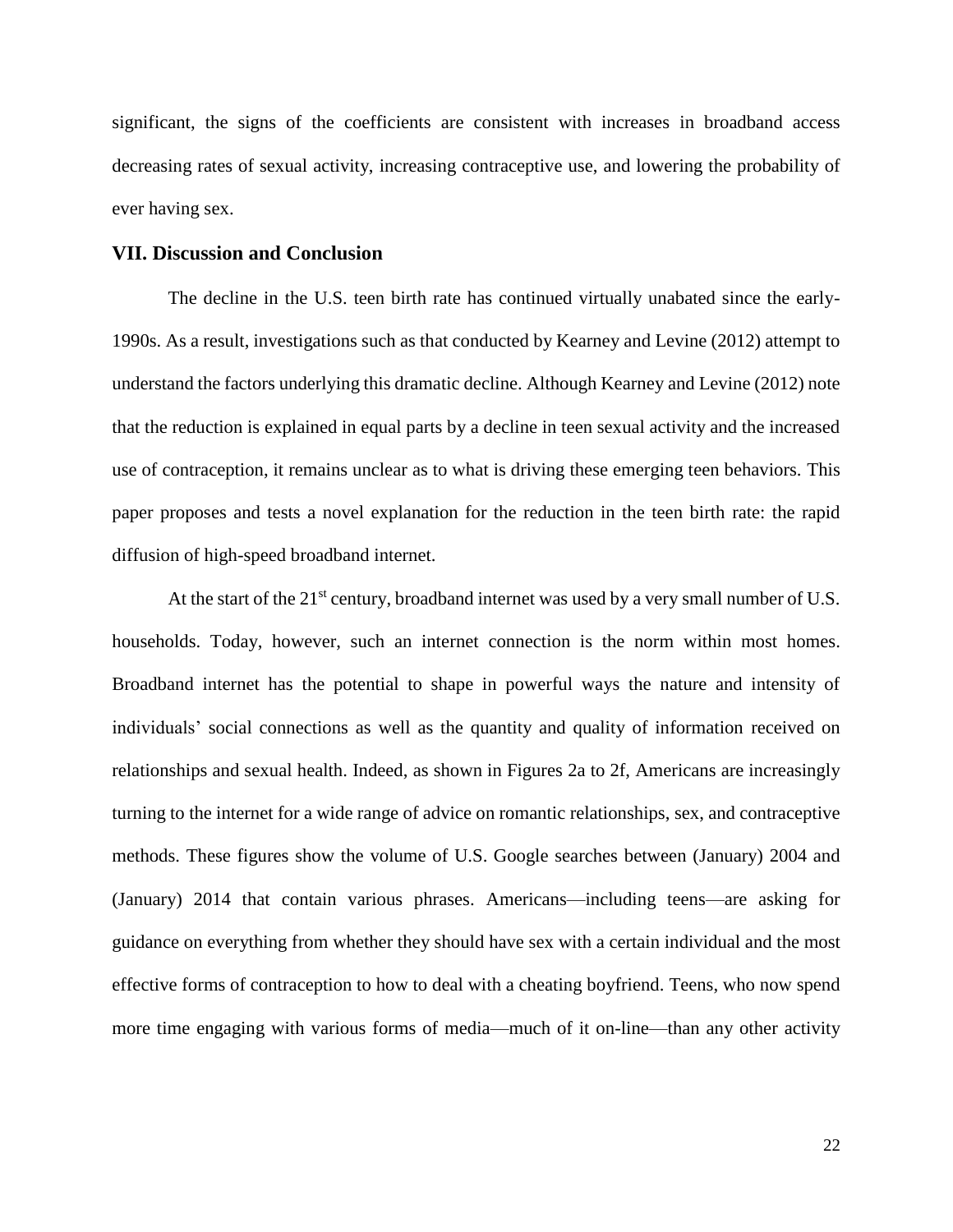(aside from sleep) (Rideout et al., 2010), are particularly well-positioned to take advantage of new information and relationship landscape created by explosion in broadband internet.

The purpose of this study is to examine whether increases in the number of broadband providers influences teen fertility. We posit that the increased availability of information influenced the teen birth rate, but in a potentially ambiguous direction. Our empirical analysis suggest that teen birth rates declined with the greater access to information due to broadband access and our estimates suggest that at least thirteen percent of the total decline in the teen birth rate between 1999 and 2007 can be explained by increases in high-speed internet access. We hypothesize that a decline in births could be due to decreases in sexual activity, increases in contraception, or both. Although the evidence on risky behavior is too weak to draw definitive conclusions, the estimates are consistent with decreases in sexual activity as well as increases in contraceptive use (among the sexually active), both of which are supported by the estimated reduction in STIs. We do not find evidence that broadband access lead to changes in abortion, which may reflect in part the fact that the count of abortions includes all individuals, including non-teens, which makes it a noisy measure of teen activity.

Our results are congruent with the other recent studies on the teen fertility effects of new media. Levine and Kearney (2014), for example, find that the MTV show *16 and Pregnant* led to a 5.7 percent decline in teen births in the 18 months after the show's debut. Our results suggest a smaller effect, approximately 1.5 percent over eight years, but show that the effects of new media are present during an intermediate period of the growth in access to digital media in the U.S. Additionally, although not tested in this paper, we suggest that access to the internet through even slow-speed connections during the 1990s may have had a dampening effect on teen fertility.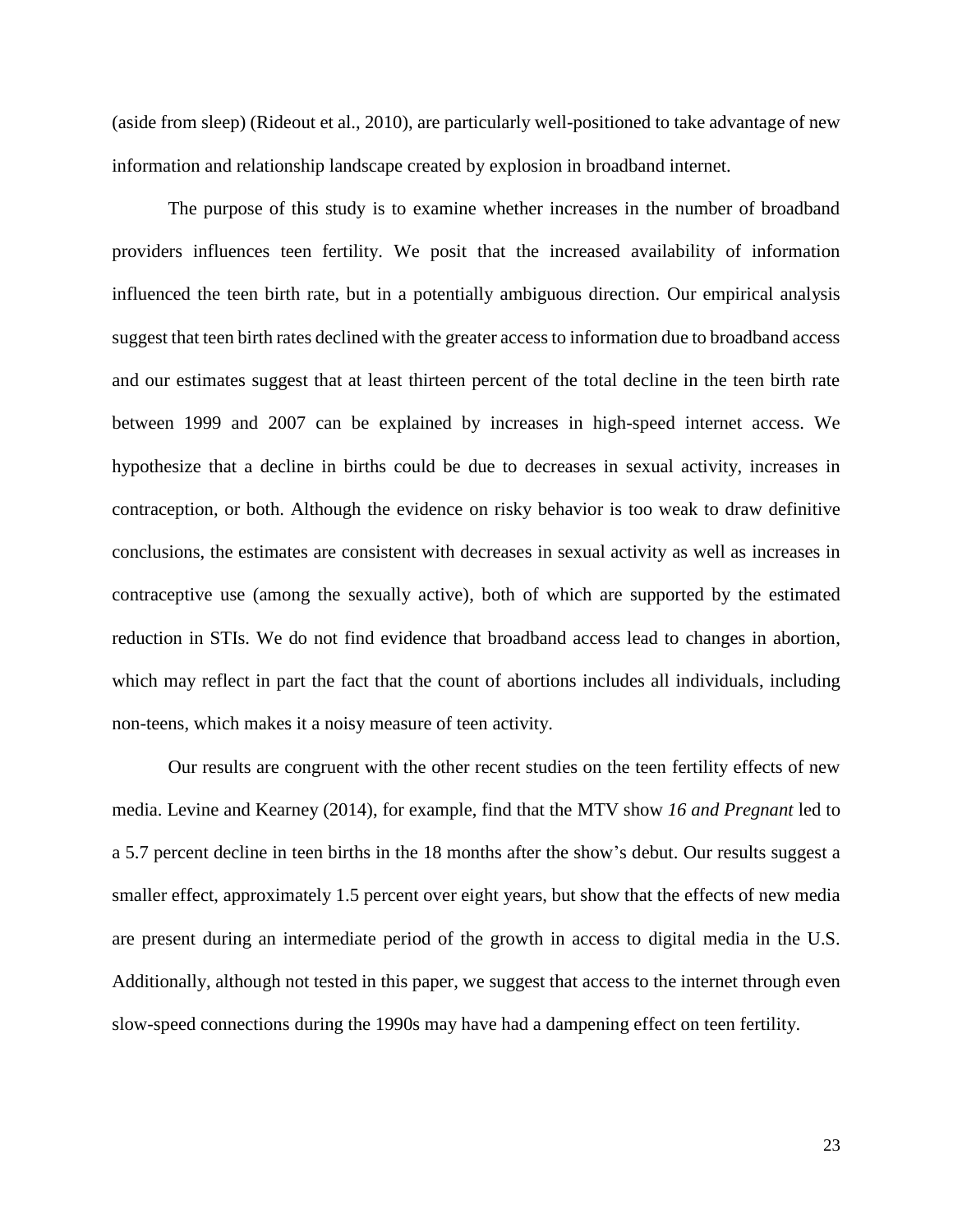#### **References**

- Akerman, Anders, Ingvil Gaarder, and Magne Mogstad, 2013. "The Skill Complementarity of Broadband Internet," *IZA Working Paper No. 7762*, http://ftp.iza.org/dp7762.pdf.
- Atasoy, H. (2013). The effects of broadband internet expansion on labor market outcomes. *Industrial and Labor Relations Review, 66,* 315-345.
- Bhargava, S. & Pathania, V. (2013). Driving under the (Cellular) Influence. *American Economic Journal: Economic Policy, 5*, 92-125.
- Dahl, G. & DellaVigna, S. (2009). Does movie violence increase violent crime? *Quarterly Journal of Economics, 124*, 677-734.
- Dahl, G. & Price, J. (2012). The Economists Approach to Studying the Impact of Media on the Family. *Family Relations, 61*, 363-373.
- Dettling, Lisa J. (2014). Broadband in the Labor Market: The Impact of Residential High Speed Internet on Married Women's Labor Force Participation *Mimeo, http://econweb.umd.edu/~dettling/dettling\_internet.pdf downloaded on 12-12-14.*
- Horrigan, J. (2009). Home Broadband Adoption 2009. Pew Research Center. Washington, DC: Pew Research Center.
- Jensen, R. & Oster, E. (2009). The Power of TV: Cable Television and Women's Status in India. *The Quarterly Journal of Economics, 124*, 1057-109.
- Kane, T. & Staiger, D. (1996). Teen motherhood and abortion access. *Quarterly Journal of Economics, 111,* 467-506.
- Kolko, J. (2012). Broadband and local growth. *Journal of Urban Economics, 71,* 100-113.
- La Ferrara, E., Chong, A., & Duryea, S. (2012). Soap Operas and Fertility: Evidence from Brazil. *American Economic Journal: Applied Economics, 4*, 1-31.
- Lenhart, A. (2012a). Teens, Smartphones and Texting. Pew Research Center. Washington, DC: Pew Research Center.
- Lenhart, A. (2012b). Teens and Online Video. Pew Research Center. Washington, DC: Pew Research Center.
- Levine, P. B. (2004). Sex and consequences: Abortion, public policy, and the economics of fertility. Princeton, NJ: Princeton University Press.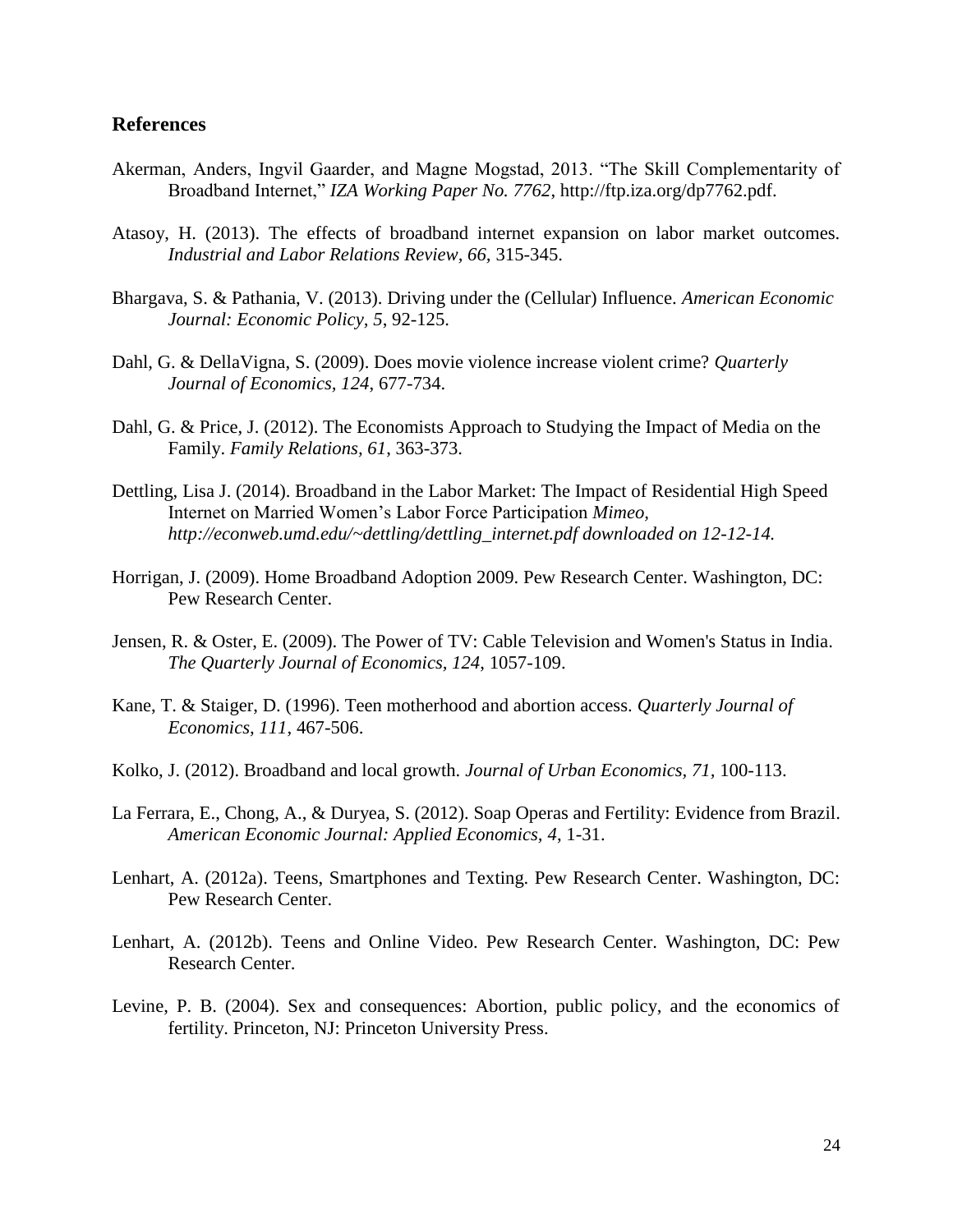- Levine, P.B. & Kearney, M. (2014). Media influences on social outcomes: The impact of MTV's 16 and Pregnant on teen childbearing. NBER Working Paper No. 19795. Cambridge, MA: National Bureau of Economic Research.
- Madden, M., Lenhart, A., Duggan, M., Cortesi, S., & Gasser, U. (2013). Teens and Technology 2013. Pew Research Center. Washington, DC: Pew Research Center.
- National Telecommunications and Information Administration. (2013). Exploring the Digital Nation: America's Emerging Online Experience. Washington, DC: U.S. Department of Commerce.
- Olken, B. (2009). Do TV and Radio Destroy Social Capital? Evidence from Indonesian Villages. *American Economic Journal: Applied Economics, 1*, 1-33.
- Palsson, C. (2014). That Smarts!: Smartphones and Child Injuries. Working Paper. Department of Economics, Yale University. New Haven, CT: Yale University.
- Redelmeier, D. & Tibshirani, R. (1997). Association between Cellular-Telephone Calls and Motor Vehicle Collisions. *New England Journal of Medicine, 336*, 453-458.
- Rideout, V., Foehr, U., & Roberts, D., (2010). Generation  $M^2$ : Media in the Lives of 8- to 18-Year-Olds. The Henry J. Kaiser Family Foundation. Menlo Park, CA: Kaiser Family Foundation.
- Temple, J., Paul, J., van den Berg, P., Le, V., McElhany, A., & Temple, B. (2012). Teen sexting and its association with sexual behaviors. *Arch Pediatr Adolesc Med, 166*, 828-833.
- The National Campaign to Prevent Teen Pregnancy and Unplanned Parenthood. (2008). Sex and Tech: Results from a Survey of Teens and Young Adults. Washington, DC: The National Campaign.
- Trudeau, Jennifer. (2014). The Role of New Media on Teen Sexual Behaviors and Fertility Outcomes – The Case of '16 and Pregnant'. Unpublished Manuscript.
- U.S. Census Bureau, Current Population Survey, October 1984, 1989, 1993, 1997, 2000, 2001, 2003, 2007, 2009. http://www.census.gov/hhes/computer/files/Appendix-TableA.xls.
- U.S. Department of Commerce "Exploring the Digital Nation: Computer and Internet Use at Home", November 2011.
- Zickuhr, K. & Smith, A. (2013). Home Broadband 2013. Pew Research Center. Washington, DC: Pew Research Center.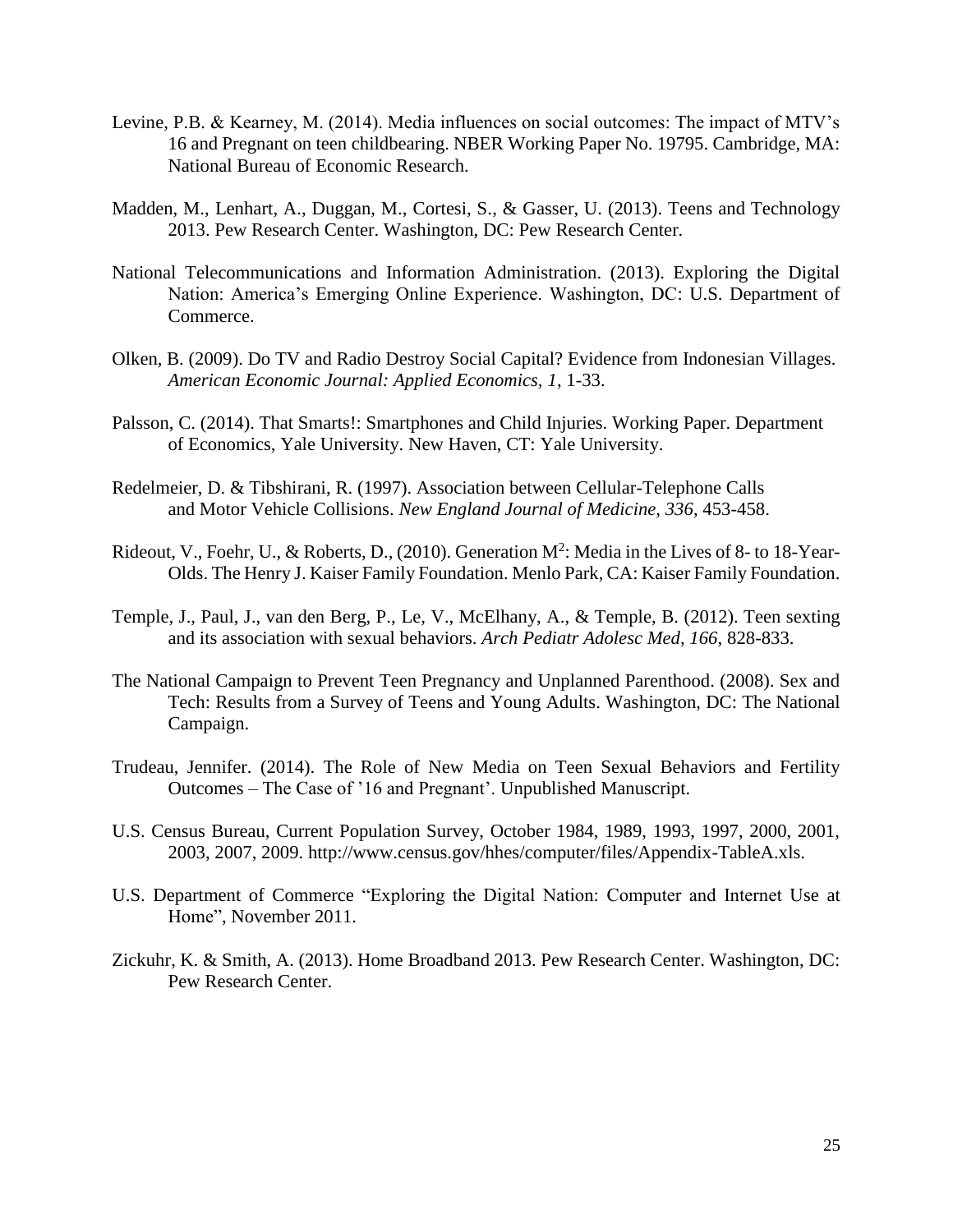

Figure 1: County Teen Birth Rates and Percentage of Counties with One or More Broadband Provider, 1999-2007

Source of Broadband access at County level (BBpct): Authors' computations using the FCC's form 477 data. BBpct is the percentage of a county with at least one broadband provider, where the percentage is created by weighting each zip code's provider presence by the zip code population. The unweighted BBpct measure is similar except each zip code is equally weighted in the computation. This is described in more detail in the text. The zip codes that do not appear in the FCC data are assumed to have zero providers. The county is assumed to have a provider if at least one zip code in the county reports having a provider. Source of Teen Birth Rates: National Vital Statistics Annual Reports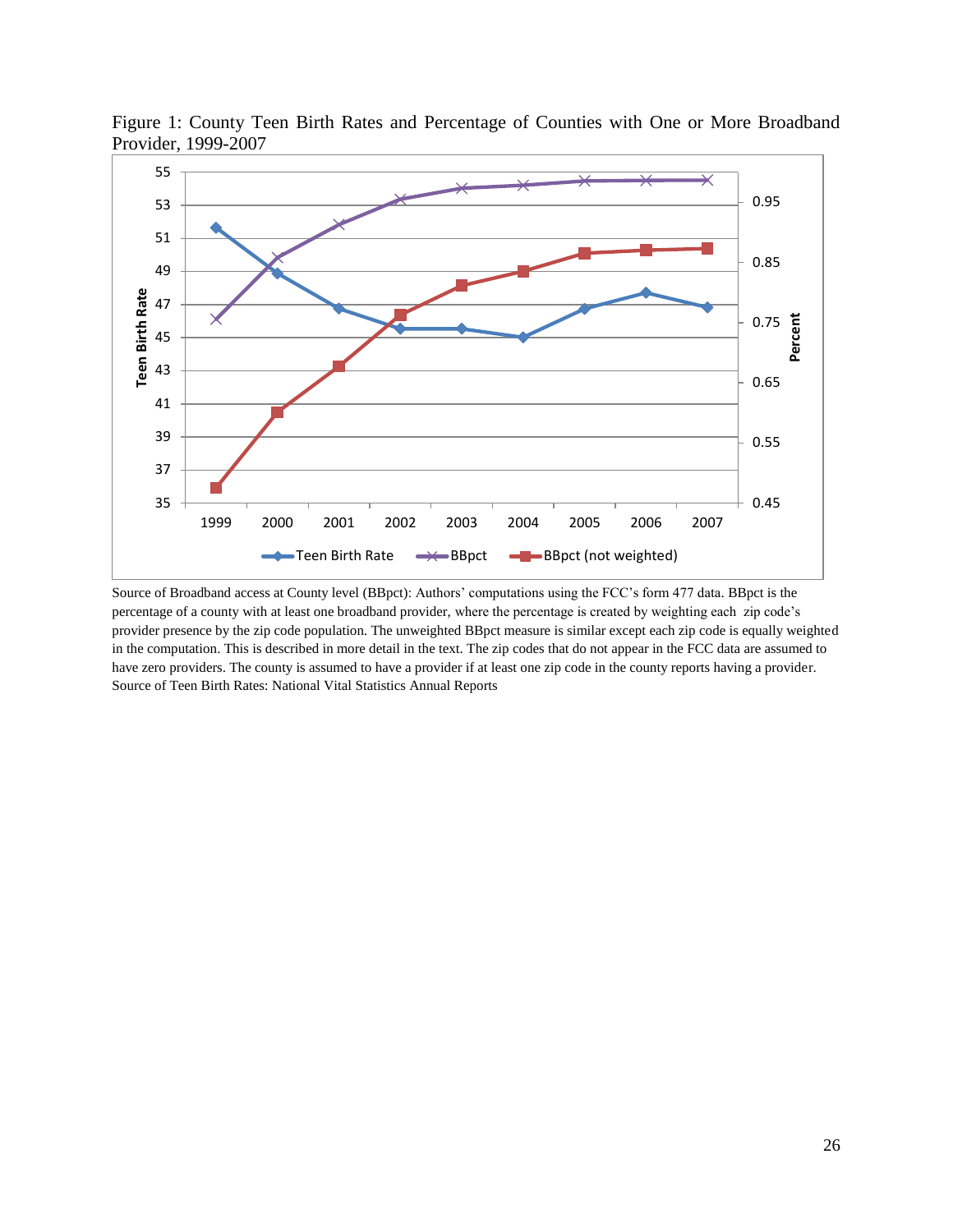

Figure 2a: U.S. Google Searches for "should i have sex…", 2004-2014

Figure 2b: U.S. Google Searches for "does the pill…", 2004-2014



Figure 2c: U.S. Google Searches for "best condoms", 2004-2014

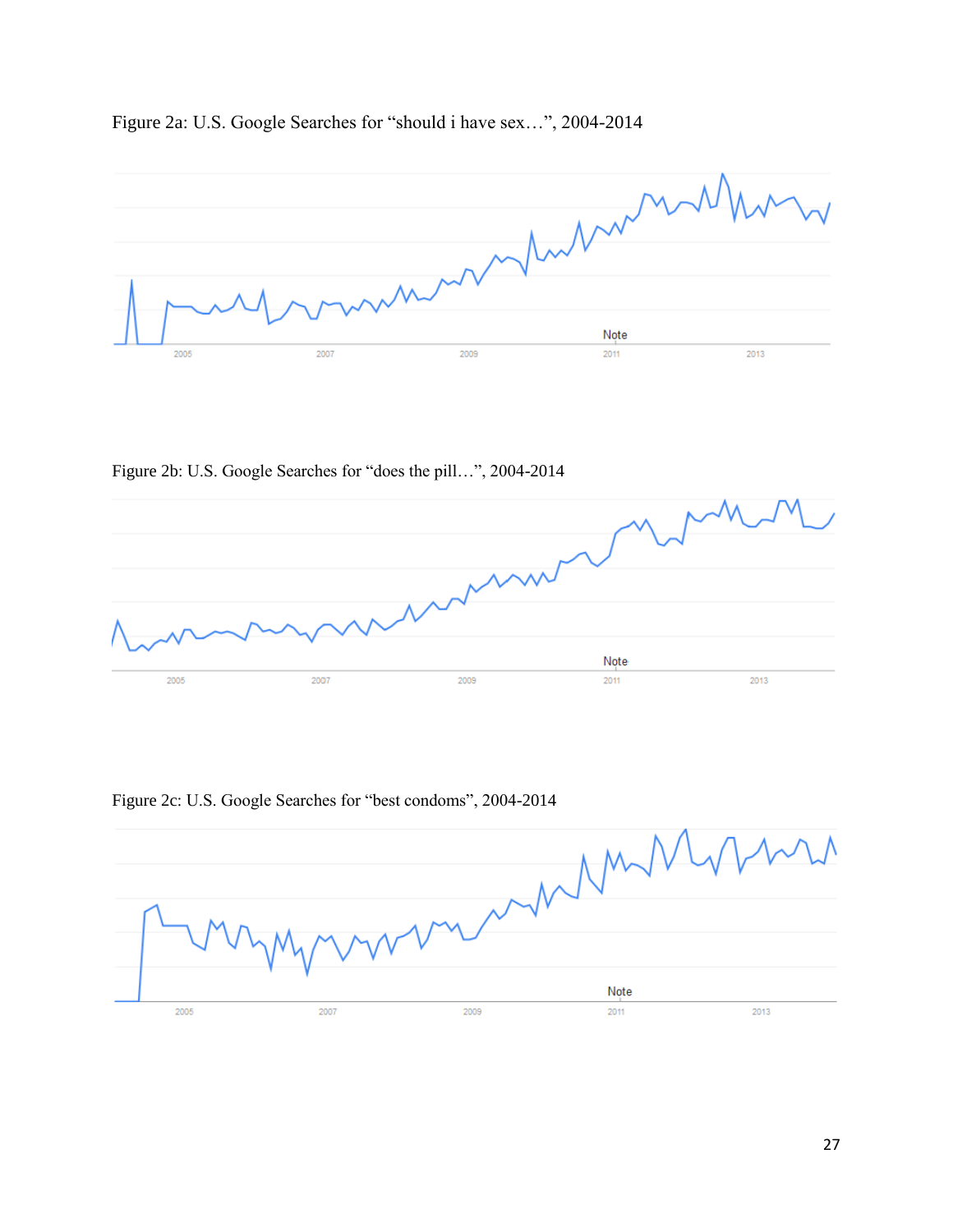

#### Figure 2d: U.S. Google Searches for "does sex cause…", 2004-2014

Figure 2e: U.S. Google Searches for "will i get pregnant…", 2004-2014



Figure 2f: U.S. Google Searches for "boyfriend cheating", 2004-2014

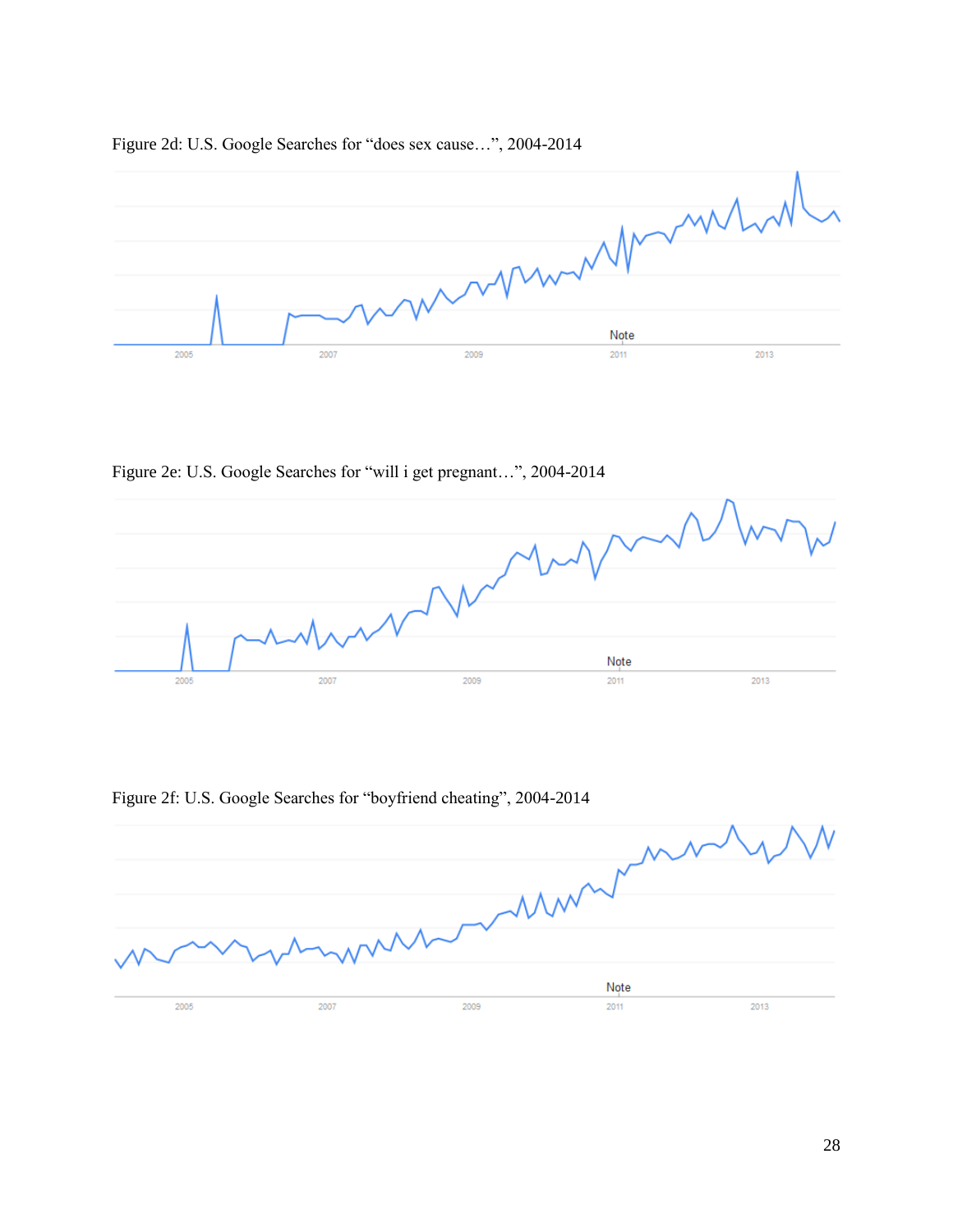| <b>Variable</b>            | <b>Mean</b> | Std. Dev. | Min              | <b>Max</b> | N     |
|----------------------------|-------------|-----------|------------------|------------|-------|
| Panel A: County Level Data |             |           |                  |            |       |
| <b>BBPCT</b>               | 0.93        | 0.15      | $\Omega$         |            | 22824 |
| <b>Teen Birth Rate</b>     | 47.17       | 21.46     | 2.21             | 172.16     | 22824 |
| In (Teen Birth Rate)       | 3.74        | 0.52      | 0.79             | 5.15       | 22824 |
| Gonorrhea Rate             | 90.13       | 107.29    | 1.11             | 1198.81    | 8894  |
| <b>Abortion Rate</b>       | 3.49        | 3.57      | $\boldsymbol{0}$ | 98.35      | 13858 |
| Panel B: State Level Data  |             |           |                  |            |       |
| Ever Had Sex               | 46.15       | 5.13      | 36.83            | 59.32      | 45    |
| Method Used at Last Sex    | 88.52       | 1.99      | 84.51            | 94.13      | 44    |
| <b>Sexually Active</b>     | 33.41       | 4.23      | 26.55            | 45.34      | 45    |
| Teen Gonorrhea Rate        | 416.60      | 363.67    | 6.4              | 2510.6     | 392   |

# Table 1: Summary Statistics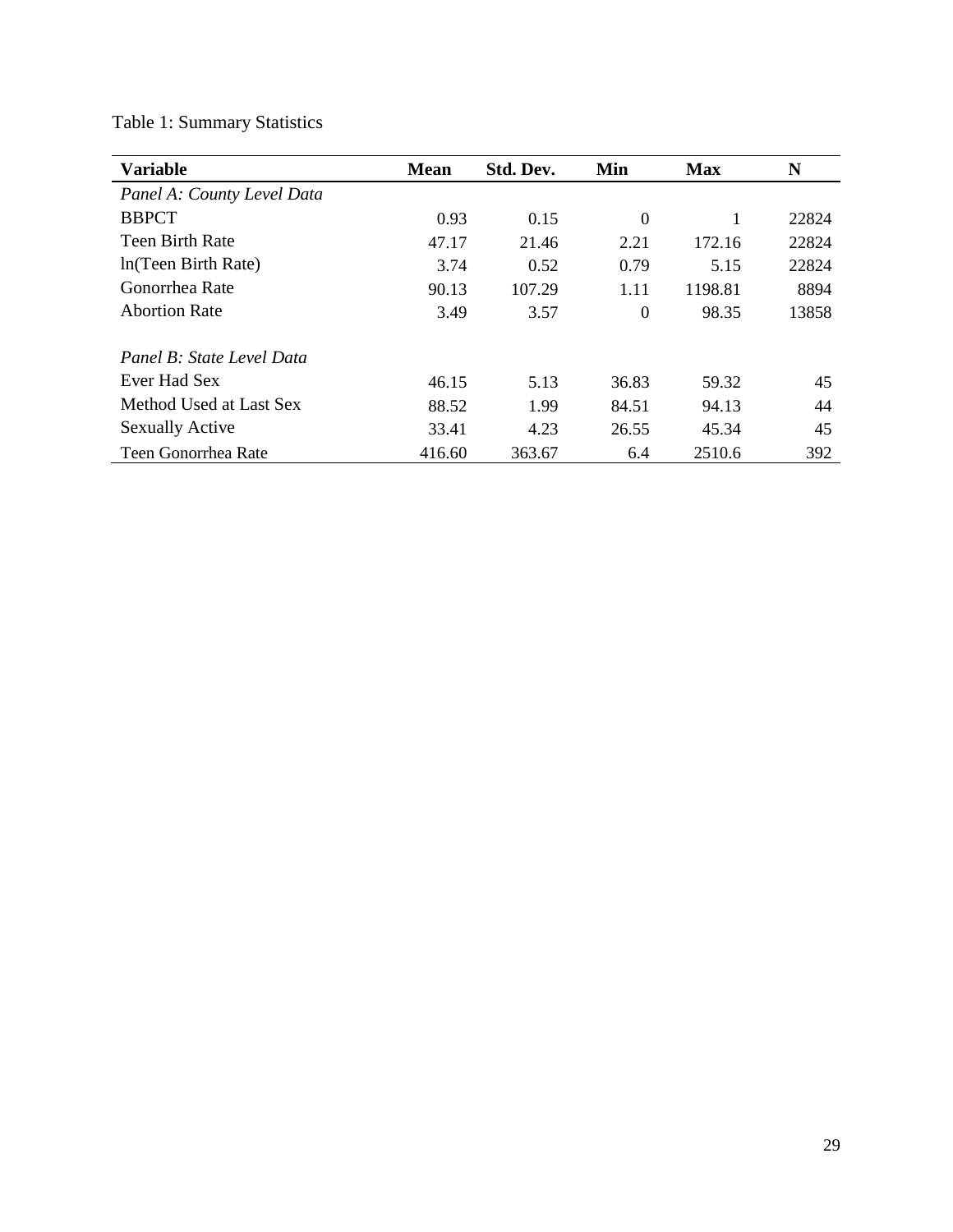|                          |              | (2)          | (3)          | (4)          | (5)       | (6)       |           | (8)          |
|--------------------------|--------------|--------------|--------------|--------------|-----------|-----------|-----------|--------------|
| <b>BBPCT</b>             | $-2.8143***$ | $-3.1717***$ | $-3.4353***$ | $-3.5743***$ | $-0.0818$ | $-0.3690$ | $-2.8199$ | $-5.1892***$ |
|                          | (0.857)      | (0.916)      | (0.878)      | (0.947)      | (0.986)   | (0.997)   | (1.873)   | (1.897)      |
| <b>BBPCT*METRO</b>       |              | 1.8209       |              | 0.6996       |           |           |           |              |
|                          |              | (1.931)      |              | (1.970)      |           |           |           |              |
| <b>Estimation sample</b> | Full         | Full         | Full         | Full         | Non-Metro | Non-Metro | Metro     | Metro        |
| County fixed effects     | X            | X            | X            | X            | X         | X         | X         | X            |
| Year fixed effects       | X            | X            | X            | X            | X         | X         | X         | X            |
| County linear trends     | X            | X            | X            | X            | X         | X         | X         | X            |
| County covariates        |              |              | X            | X            |           | X         |           | X            |
| <b>Observations</b>      | 22,824       | 22.824       | 22,257       | 22,257       | 15,616    | 15,311    | 7,208     | 6,946        |

Table 2: Estimates of the Impact of Broadband Diffusion on the Teen Birth Rate

Notes: Robust standard errors clustered by county to account for possible serial correlation in parenthesis, \*\*\* p<0.01. All regressions are weighted by the total county population (SEER). The dependent variable is the teen birth rate, which is the number of births to teens aged 15 to 19 divided by the population of female teens aged 15 to 19 in the county of interest. BBPCT is the percentage of county zip codes that has a provider. METRO is an indicator equal to one if the county is classified as a metropolitan county according to the USDA's 1993 rural-urban continuum. The County covariates include the population density, the unemployment rate, the county personal income per capita, the percentage white, the percentage Hispanic, the percentage of the population with a BA degree, and county-by-year expenditure Medicaid, Supplemental Security Income (SSI), Temporary Assistance to Needy Families (TANF), Supplemental Nutritional Assistance Program (SNAP), and a summary measure of county expenditures on the Earned Income Tax Credit, the Women, Infant, and Children Program, and the Child Tax Credit. Louisiana and Hawaii are omitted from the analysis.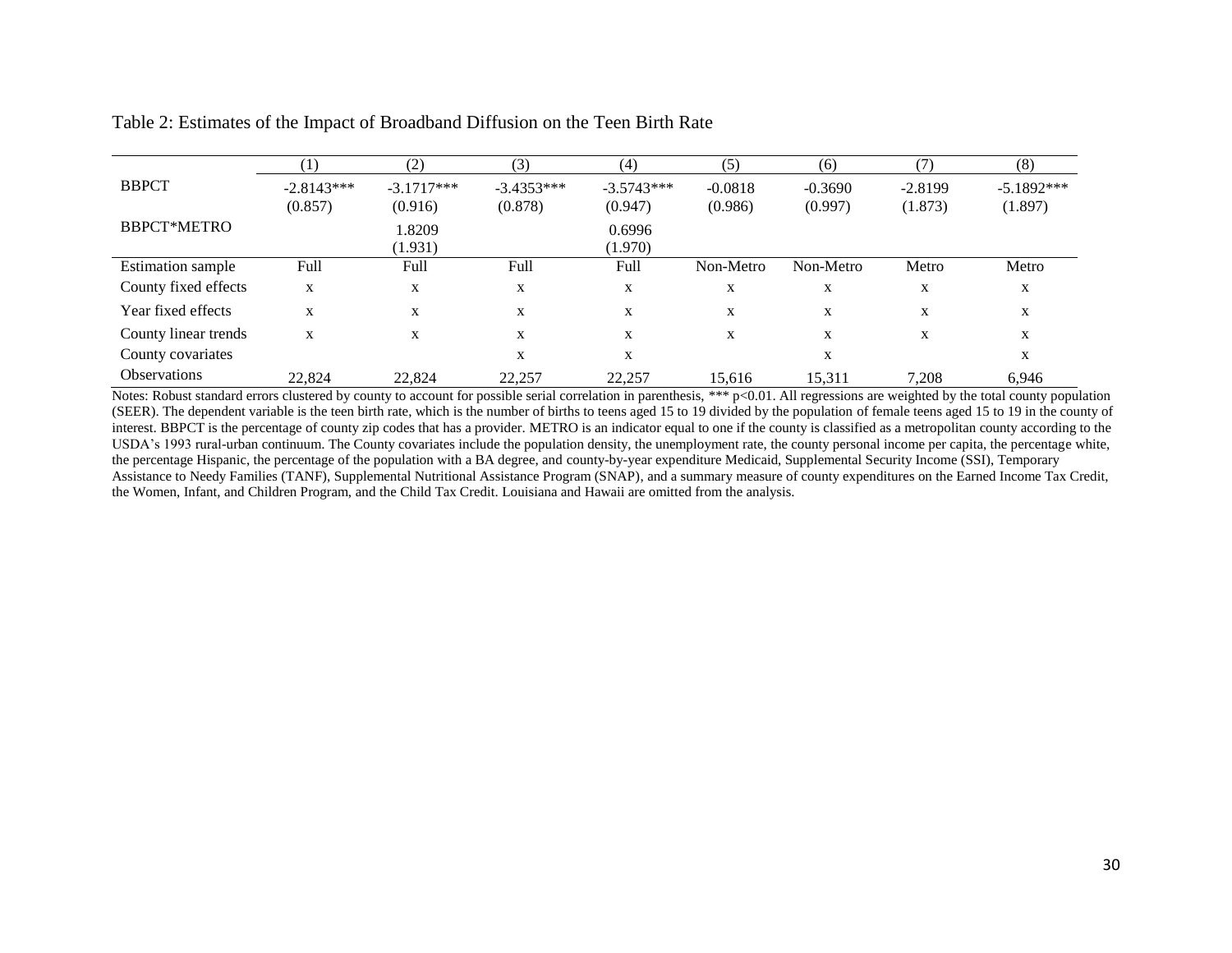|                          | $\left(1\right)$ | (2)        | (3)         | (4)         | (5)       | (6)       | (7)       | (8)       |
|--------------------------|------------------|------------|-------------|-------------|-----------|-----------|-----------|-----------|
| <b>BBPCT</b>             | $-0.0284$        | $-0.0369*$ | $-0.0412**$ | $-0.0470**$ | 0.0079    | $-0.0005$ | $-0.0133$ | $-0.0472$ |
|                          | (0.020)          | (0.020)    | (0.020)     | (0.021)     | (0.022)   | (0.022)   | (0.046)   | (0.047)   |
| <b>BBPCT*METRO</b>       |                  | 0.0432     |             | 0.0294      |           |           |           |           |
|                          |                  | (0.046)    |             | (0.047)     |           |           |           |           |
| <b>Estimation sample</b> | Full             | Full       | Full        | Full        | Non-Metro | Non-Metro | Metro     | Metro     |
| County fixed effects     | X                | X          | X           | X           | X         | X         | X         | X         |
| Year fixed effects       | X                | X          | X           | X           | X         | X         | X         | X         |
| County linear trends     | X                | X          | X           | X           | X         | X         | X         | X         |
| County covariates        |                  |            | X           | X           |           | X         |           | X         |
| <b>Observations</b>      | 22,824           | 22,824     | 22,257      | 22,257      | 15,616    | 15,311    | 7,208     | 6,946     |

Table 3: Estimates of the Impact of Broadband Diffusion on the Natural Log of the Teen Birth Rate

Notes: Robust standard errors clustered by county to account for possible serial correlation in parenthesis, \*\* p<0.05. All regressions are weighted by the total county population (SEER). The dependent variable is the natural log of the teen birth rate, which is the number of births to teens aged 15 to 19 divided by the population of female teens aged 15 to 19 in the county of interest. BBPCT is the population weighted percentage of county zip codes that has a provider. METRO is an indicator equal to one if the county is classified as a metropolitan county according to the USDA's 1993 rural-urban continuum. The County covariates include the population density, the unemployment rate, the county personal income per capita, the percentage white, the percentage Hispanic, the percentage of the population with a BA degree, and county-by-year expenditure Medicaid, Supplemental Security Income (SSI), Temporary Assistance to Needy Families (TANF), Supplemental Nutritional Assistance Program (SNAP) and), and a summary measure of county expenditures on the Earned Income Tax Credit, the Women, Infant, and Children Program, and the Child Tax Credit. Louisiana and Hawaii are omitted from the analysis.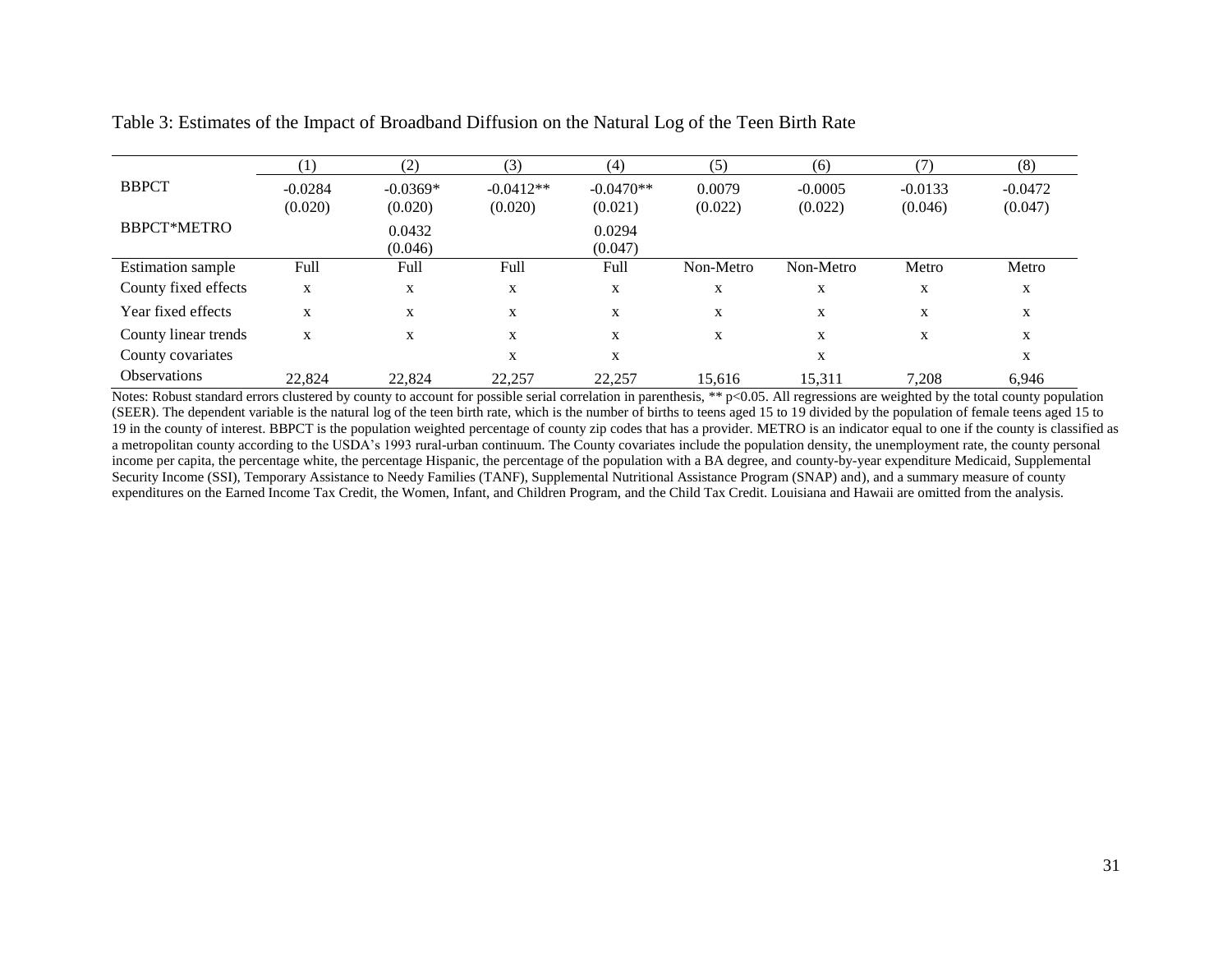| Table 4: Estimates of the Impact of Broadband Diffusion on the Abortion Rate |
|------------------------------------------------------------------------------|
|------------------------------------------------------------------------------|

|                          | $\left(1\right)$ | (2)     | (3)     | (4)     | (5)       | (6)       | (7)     | (8)     |
|--------------------------|------------------|---------|---------|---------|-----------|-----------|---------|---------|
| <b>BBPCT</b>             | 0.2990           | 0.2705  | 0.0916  | 0.0592  | 0.0038    | $-0.0561$ | 0.4601  | 0.2182  |
|                          | (0.206)          | (0.196) | (0.214) | (0.211) | (0.145)   | (0.143)   | (0.507) | (0.524) |
| <b>BBPCT*METRO</b>       |                  | 0.1381  |         | 0.1567  |           |           |         |         |
|                          |                  | (0.436) |         | (0.429) |           |           |         |         |
| <b>Estimation</b> sample | Full             | Full    | Full    | Full    | Non-Metro | Non-Metro | Metro   | Metro   |
| County fixed effects     | X                | X       | X       | X       | X         | X         | X       | X       |
| Year fixed effects       | X                | X       | X       | X       | X         | X         | X       | X       |
| County linear trends     | X                | X       | X       | X       | X         | X         | X       | X       |
| County covariates        |                  |         | X       | X       |           | X         |         | X       |
| <b>Observations</b>      | 16.821           | 16.821  | 16,332  | 16,332  | 11.205    | 10,962    | 5.616   | 5,370   |

Notes: Robust standard errors are clustered by county to account for possible serial correlation. All regressions are weighted by the total county population (SEER). The dependent variable is the county abortion rate (number of abortions per 1000 women) for the 33 states with county information over the period 1999 to 2007. BBPCT is the population weighted percentage of county zip codes that has a provider. METRO is an indicator equal to one if the county is classified as a metropolitan county according to the USDA's 1993 rural-urban continuum. The County covariates include the population density, the unemployment rate, the county personal income per capita, the percentage white, the percentage Hispanic, the percentage of the population with a BA degree, and county-by-year expenditure Medicaid, Supplemental Security Income (SSI), Temporary Assistance to Needy Families (TANF), Supplemental Nutritional Assistance Program (SNAP) and), and a summary measure of county expenditure on the Earned Income Tax Credit, the Women, Infant, and Children Program, and the Child Tax Credit.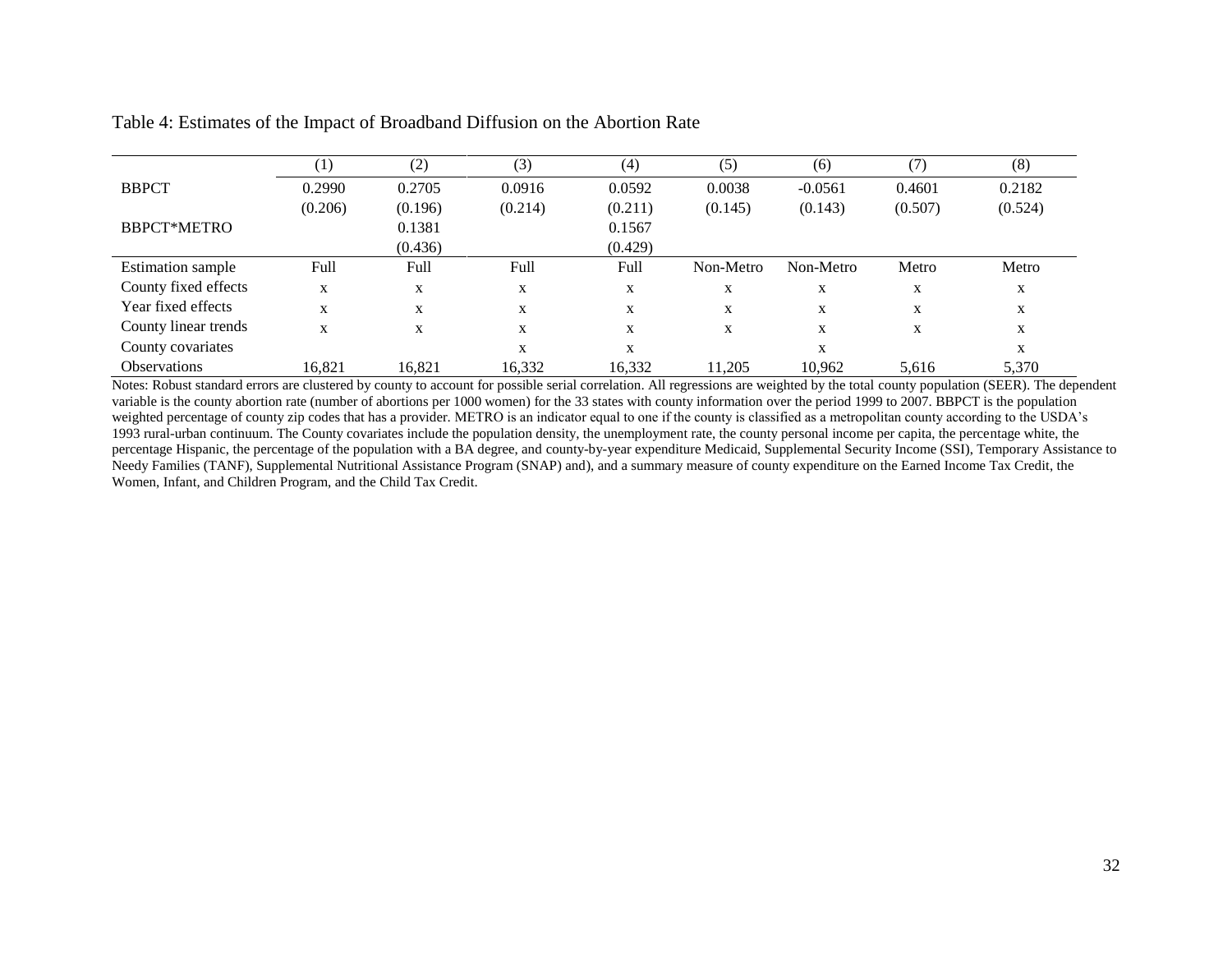|                          | $^{(1)}$ | (2)       | (3)        | (4)         | (5)       | (6)       | (7)      | (8)       |
|--------------------------|----------|-----------|------------|-------------|-----------|-----------|----------|-----------|
| <b>BBPCT</b>             | 3.9531   | $-4.3947$ | $-11.4695$ | $-18.4810*$ | $-6.4524$ | $-3.6238$ | 25.6687  | $-3.3546$ |
|                          | (13.725) | (10.816)  | (12.868)   | (10.865)    | (8.303)   | (8.666)   | (35.126) | (33.024)  |
| <b>BBPCT*METRO</b>       |          | 31.7010   |            | 26.2787     |           |           |          |           |
|                          |          | (31.849)  |            | (30.483)    |           |           |          |           |
| <b>Estimation</b> sample | Full     | Full      | Full       | Full        | Non-Metro | Non-Metro | Metro    | Metro     |
| County fixed effects     | X        | X         | X          | X           | X         | X         | X        | X         |
| Year fixed effects       | X        | X         | X          | X           | X         | X         | X        | X         |
| County linear trends     | X        | X         | X          | X           | X         | X         | X        | X         |
| County covariates        |          |           | X          | X           |           | X         |          | X         |
| <b>Observations</b>      | 8.894    | 8.894     | 8,537      | 8.537       | 5.130     | 4,992     | 3.764    | 3,545     |

Table 5: Estimates of the Impact of Broadband Diffusion on the Gonorrhea Rate, 1999-2007

Notes: Standard errors are clustered by county to account for possible serial correlation in parenthesis,  $* p < 0.10$ . All regressions are weighted by the total county population (SEER). The dependent variable is the county gonorrhea rate (cases per 100,000 of county population) as computed by the Center for Disease Control (CDC) for the counties in the 30 states reporting county information to the CDC from 1999 to 2007. BBPCT is the population weighted percentage of county zip codes that has a provider. METRO is an indicator equal to one if the county is classified as a metropolitan county according to the USDA's 1993 rural-urban continuum. The County covariates include the population density, the unemployment rate, the county personal income per capita, the percentage white, the percentage Hispanic, the percentage of the population with a BA degree, and county-by-year expenditure Medicaid, Supplemental Security Income (SSI), Temporary Assistance to Needy Families (TANF), Supplemental Nutritional Assistance Program (SNAP) and), and a summary measure of county expenditure on the Earned Income Tax Credit, the Women, Infant, and Children Program, and the Child Tax Credit.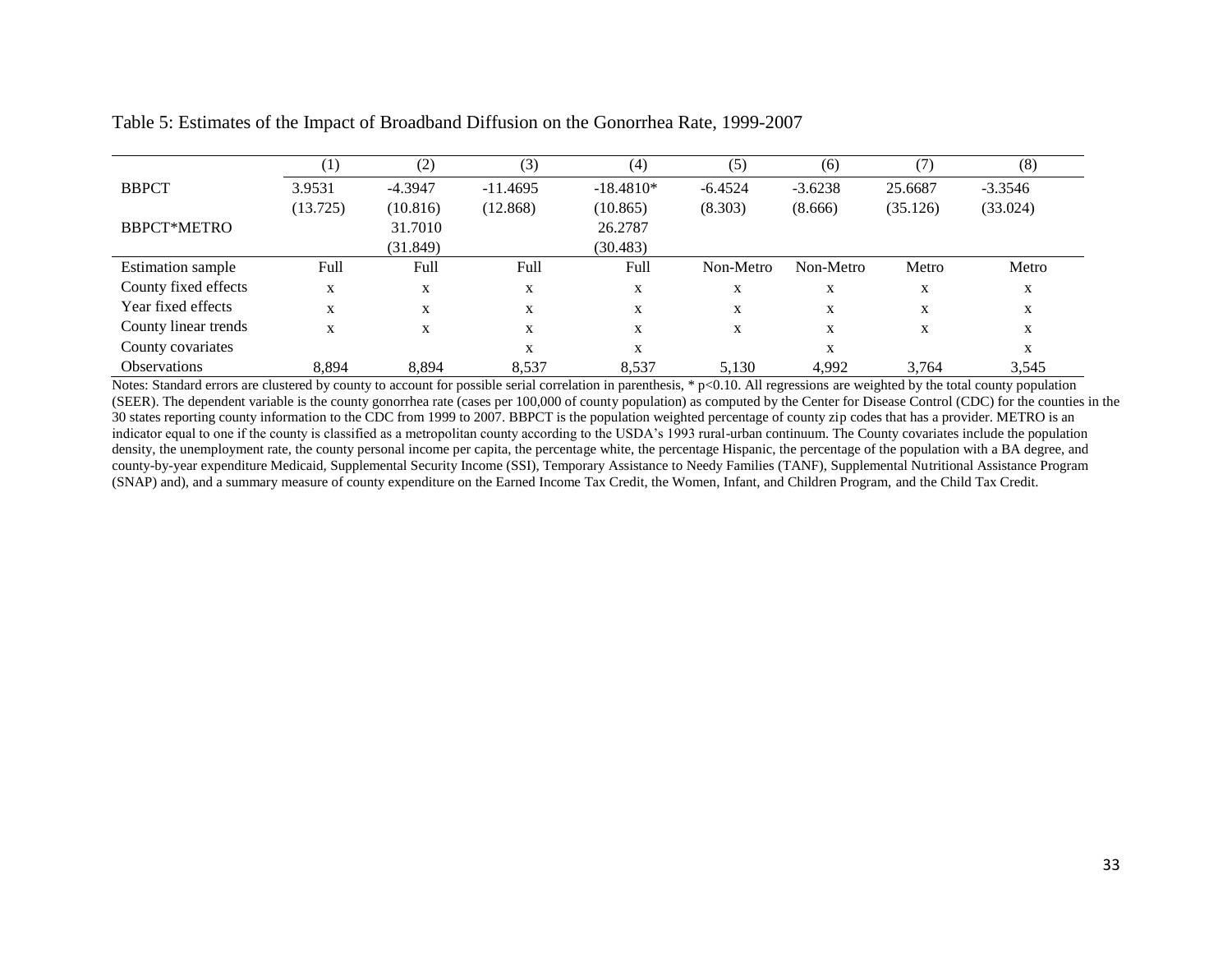|                     |                              |            | [3]        | (4)                       | (5)      | (6)                             |           | (8)                              |
|---------------------|------------------------------|------------|------------|---------------------------|----------|---------------------------------|-----------|----------------------------------|
| <b>BBPCT</b>        | $-27.3921$                   | $-21.9206$ | $-27.3921$ | $-21.9206$                | 41.9127* | 53.1208**                       | -460.5060 | $-490.3434$                      |
|                     | (15.272)                     | (13.931)   | (15.272)   | (13.931)                  | (18.693) | (22.762)                        | (642.895) | (659.348)                        |
| Outcome variable    | Sexually Active <sup>a</sup> |            |            | Ever Had Sex <sup>a</sup> |          | Method at Last Sex <sup>a</sup> |           | Teen Gonorrhea Rate <sup>b</sup> |
| <b>Observations</b> | 45                           | 45         | 45         | 45                        | 44       | 44                              | 392       | 392                              |
| State fixed effects | $\lambda$                    | X          | X          | X                         | X        | X                               | X         | X                                |
| Year fixed effects  | $\lambda$                    | X          | $\lambda$  | X                         | X        | $\lambda$                       | X         | X                                |
| State linear trends | $\lambda$                    |            | $\lambda$  | X                         | X        | $\lambda$                       | X         | X                                |
| Unemployment rate   |                              |            |            |                           |          |                                 |           |                                  |

Table 6: State Level Teen Risky Behavior, 1999-2007

Sources: *a.* Youth Risk Behavior Surveillance System; Years: 1999, 2001, 2003, 2005, 2007; States: Delaware, Massachusetts, Michigan, Missouri, Montana, Nevada, South Dakota, Wisconsin, Wyoming. The responses are the percentage of respondents who report in the affirmative.

*b.* Teen Gonorrhea cases, 2000-2007, were obtained from CDC Atlas on 2/19/15. Thirty states had information for all years over the period.

Note: In all regressions, standard errors are clustered by state to account for possible serial correlation and are weighted by the total state population (SEER). The dependent variable is noted in the column header. BBPCT is the population weighted percentage of state zip codes that has a provider.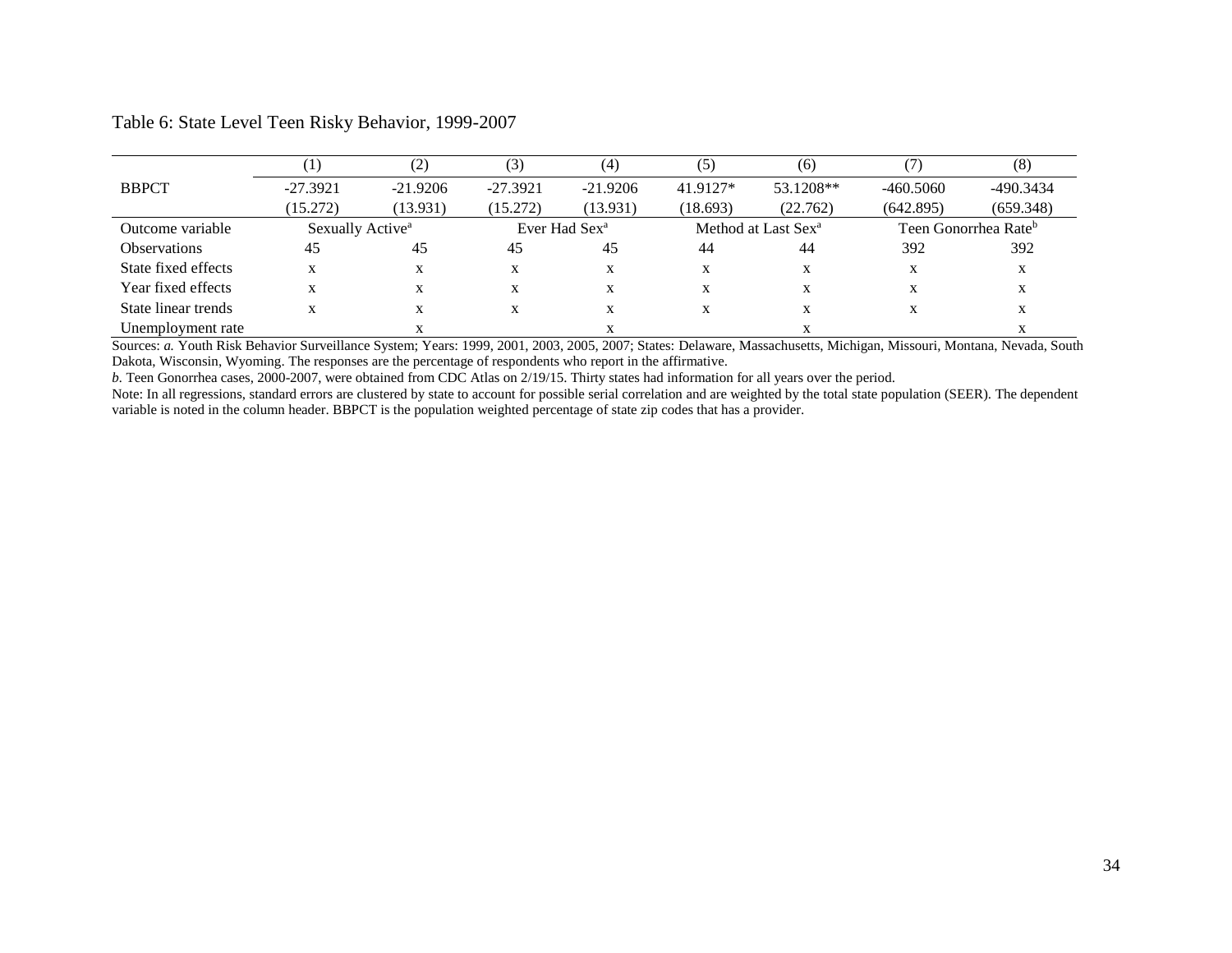

Appendix Figure 1: Teen Birth Rate Trends in Counties with Low Percentage of Providers in 1999

Source: Authors' computation. Counties represented have less than 10% broadband penetration in 1999. Plotted values represent annual mean teen birth rates in counties with greater than 98% broadband penetration in 2002 (fully treated) or otherwise (not fully treated).